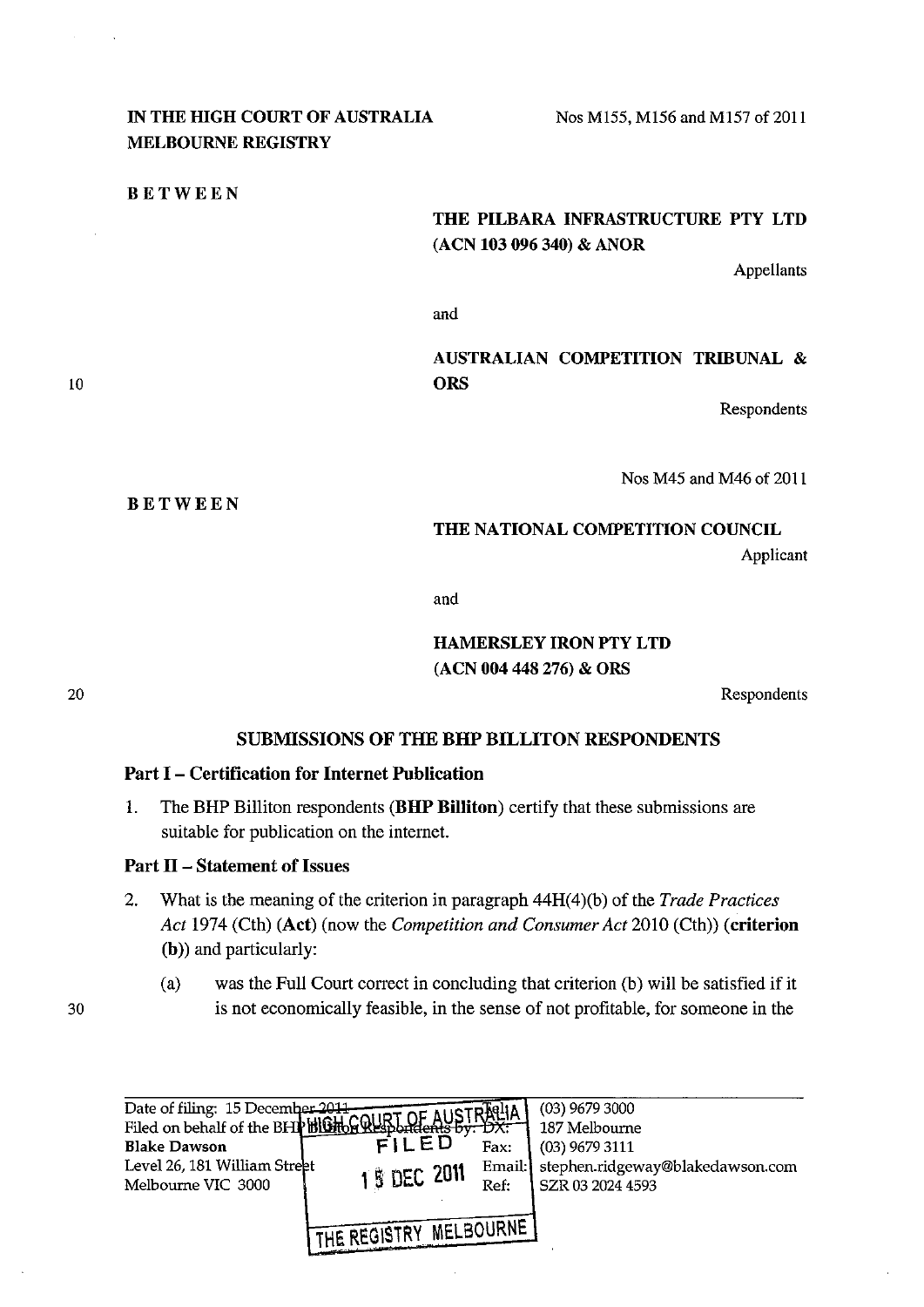market place to develop an alternative to the facility in question;<sup>1</sup>

- (b) should the Full Court have concluded that criterion (b) will be satisfied if the facility exhibits natural monopoly characteristics?<sup>2</sup>
- 3. What is the meaning of the criterion in paragraph 44H( 4)(f) of the Act **(criterion** (f)) and particularly:
	- (a) was the Full Court correct in concluding that criterion (f) permitted the Minister (and the Tribunal on review) to assess the net costs and benefits resulting from access to the service; $3$  or
	- (b) should the Full Court have concluded that criterion (f) only permitted the Minister (and Tribunal on review) to assess whether access to the service would result in concrete harm to an identified aspect of the public interest not otherwise dealt with under criteria (a) to  $(e)$ ?<sup>4</sup>
- 4. Did the Full Court conclude that criterion (f) required the Minister (and the Tribunal on review) to assess the net costs and benefits resulting from declaration?<sup>5</sup>
- 5. If the Minister (and Tribunal on review) is satisfied that each criterion in subsection 44H(4) is satisfied in respect of a service, does section 44H confer a discretion on the Minister (and Tribunal on review) not to declare the service and, if so:
	- (a) is the Minister (and the Tribunal on review) permitted to assess the net costs and benefits resulting from access to the service in the exercise of that discretion:<sup>6</sup>
	- (b) is the discretion confined otherwise than by reference to the subject matter and purpose of section 44H?<sup>7</sup>
- 6. Did the Full Court conclude that the discretion conferred on the Minister by section 44H not to declare a service was not confined by the subject matter and purpose of section 44H?<sup>8</sup>

## **Part III - Section 78B Certification**

7. BHP Billiton certifies that it has considered whether any notice should be given in compliance with section 78B of the *Judiciary Act 1903* (Cth) and has concluded that no such notice is necessary.

## 30 **Part IV - Factual** Issues **in Contention**

8. There are no factual issues in contention.

20

<sup>&</sup>lt;sup>1</sup> Full Court reasons [100] cf Fortescue Notices of Appeal ground 2(a)

<sup>&#</sup>x27;Fortescue Notices of Appeal ground 2(b)

<sup>&</sup>lt;sup>3</sup> Full Court reasons [111] cf Fortescue Notices of Appeal grounds 3(a) and (b)

<sup>4</sup> Fortescue Notices of Appeal ground 3(c)

<sup>&#</sup>x27;Fortescue Notices of Appeal grounds 3(a) and (b)

<sup>&#</sup>x27;cf Fortescue Notices of Appeal ground 4(a)

<sup>&</sup>lt;sup>7</sup> cf Fortescue Notices of Appeal ground 4(b)

 $8$  cf Fortescue Notices of Appeal ground  $4(b)$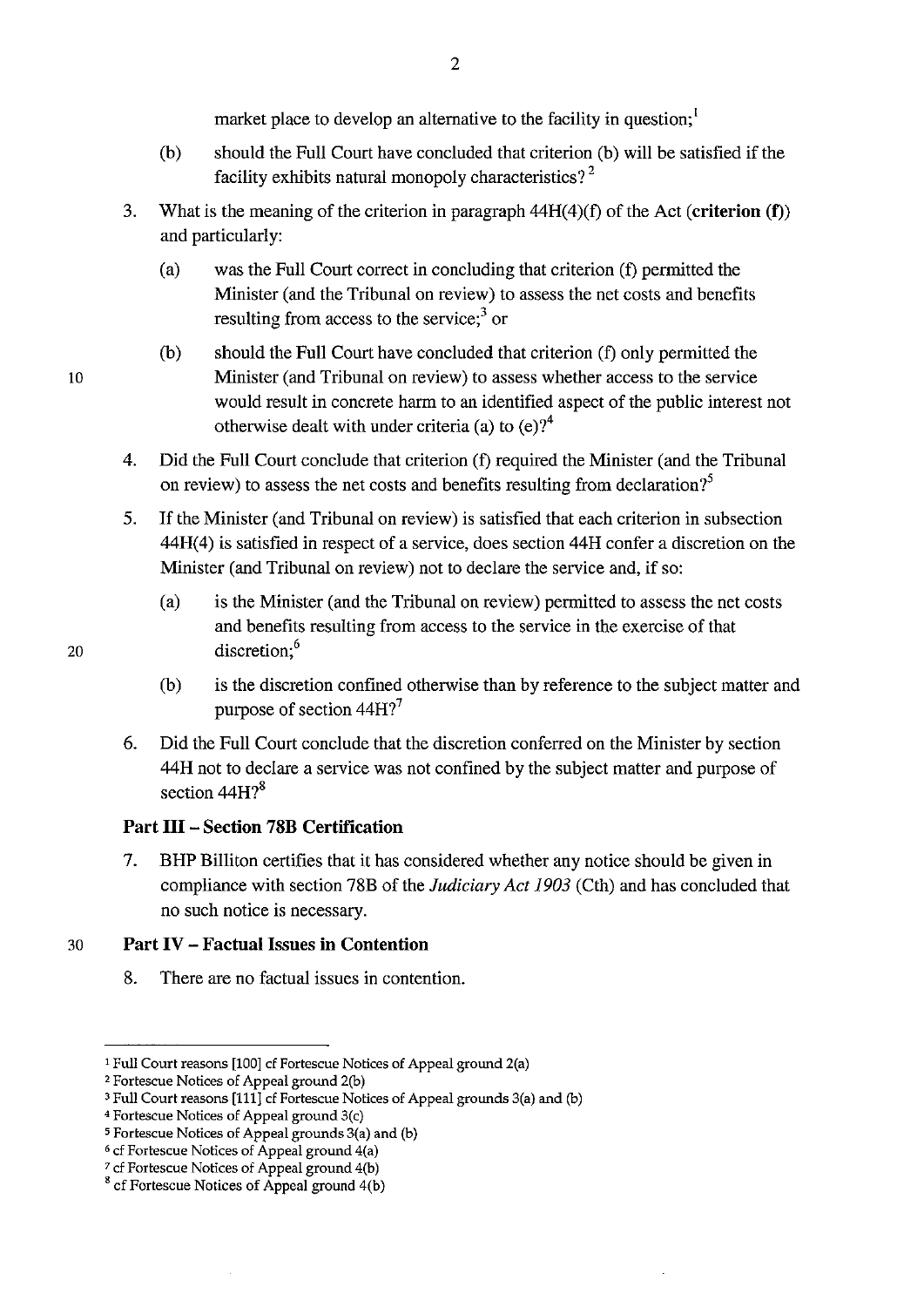#### **Part** V - **Applicable Provisions**

- 9. The Appellants' statement of applicable constitutional provisions, statutes and regulations is accepted.
- 10. The applicable provisions were those in force as at the date of the Tribunal's determination on 30 June 2010.<sup>9</sup>

### **Part VI- BHP Billiton's Argument**

#### A. A **plain and purposive reading of the declaration criteria in Part IliA**

- 11. The legislative history of Part IliA is described in the decision of the Tribunal at first instance  $\frac{10}{10}$  and in the decision of the Full Court on appeal.<sup>11</sup> That history has also been 10 discussed in a previous decision of this Court<sup>12</sup> and previous decisions of the Full Court of the Federal Court. 13 The important features of that history can be stated shortly.
	- 12. The genesis of Part IIIA was the Report of the National Competition Policy Review dated 1993 **(Hilmer Report).** The Hilmer Report was the product of a request in October 1992 from the then Prime Minister to undertake an independent inquiry into a national competition policy, following an agreement by Australian Governments on the need for such a policy.<sup>14</sup> The Executive Overview of the Hilmer Report commences with a discussion of the importance of competition to economic growth and job creation. 15 One of the specific elements of competition policy considered in the review was *"[p]roviding third-party access to certain facilities that are essential*  for competition" (emphasis added).<sup>16</sup> The Hilmer Report recommended the introduction of a third party access regime to redress a perceived competition problem. It observed that *"if effective competition is to be fostered in many sectors of the economy",* " *[ c] ompetitors may need to be assured of access to certain facilities that cannot be duplicated economically"* . 17 Thus, the identified competition problem was the overcoming of a bottleneck which precluded or reduced effective competition in dependent markets.
- 13. To address that competition problem, the Hilmer Report recommended the creation of a legislated right of access to "essential facilities". It proposed that the legislated right 30 of access should be created by Ministerial declaration under legislation because *"the*

<sup>9</sup>**The Tribunal was required to apply the law as it stood at the time of the hearing, not the law as it stood at the time that Fortescue first applied for declaration of the rail services:** *Victorian Stevedoring and General Contracting Co and Meakes v Dignan* (1931) 46 CLR 73 at 107-8 per Dixon); *CDJ v VAJ* (1998) 197 CLR 172 at 201-2 [111] per McHugh, Gummow and Callinan JJ; *Allesch v Maunz* (2000) 203 CLR 172 at 180-1 [23] per Gaudron, McHugh, Gummow and Hayne JJ. 10 At [551]-[565]

u At [62]-[72]

<sup>12</sup>*BHP Billiton v NCC* (2008) 236 CLR 145

<sup>13</sup> Rail Access Corporation v New South Wales Minerals Council Ltd (1998) 87 FCR 517 at 518-20 per Black CJ, Wilcox and Goldberg Jj; *Sydney Airport Corporation Ltd v Australian Competition Tribunal* (2006) 155 FCR 124 at 125-132 per French, Finn and Allsop JJ<br><sup>14</sup> Letter of transmittal dated 25 August 1993; Hilmer Report at p iii

**ts Hilmer Report at p xv** 

**<sup>16</sup> Hilmer Report at p xvii, Box 1** 

**<sup>17</sup> Hilmer Report at p xxviii. See alsop xxxi.**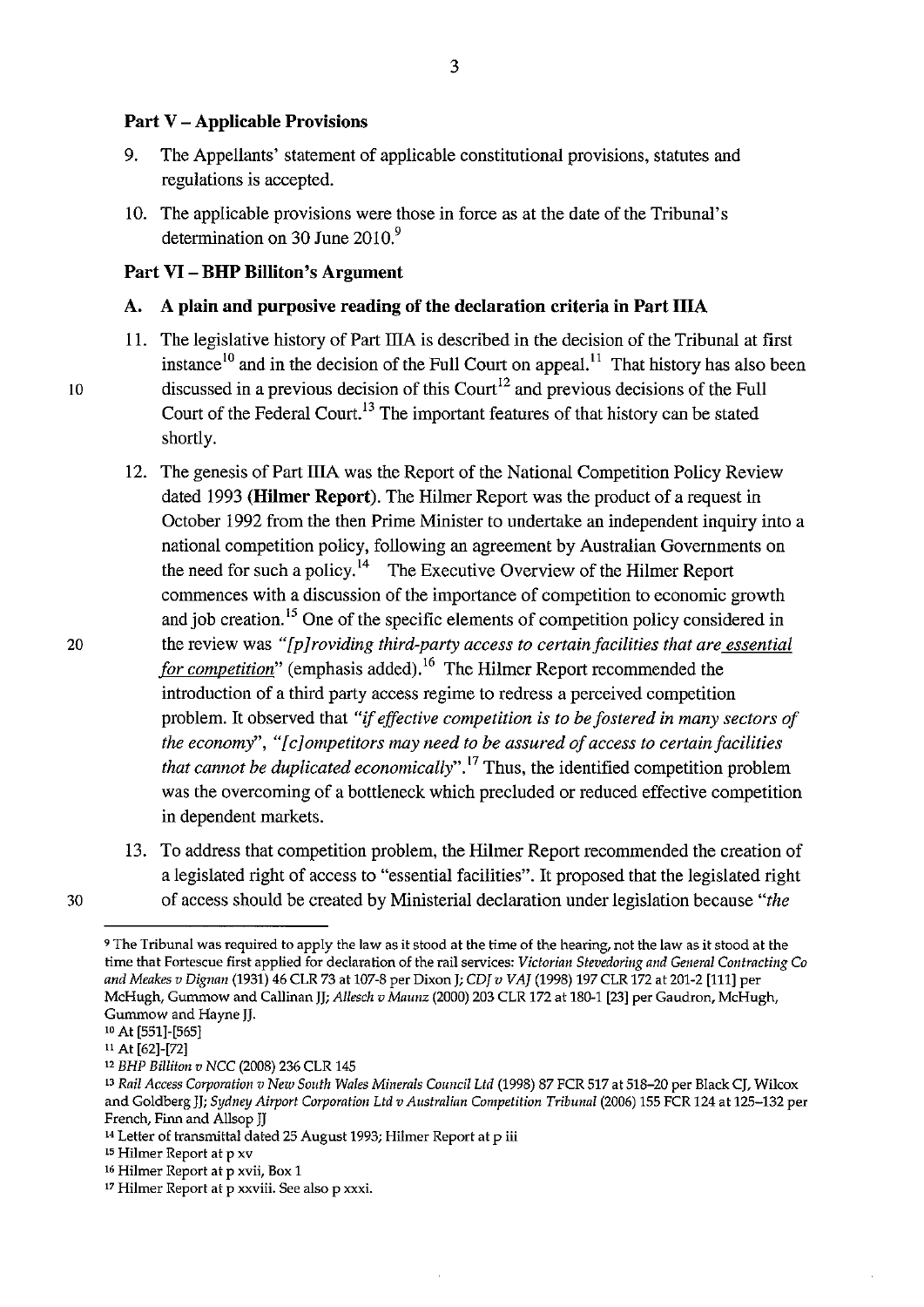*decision to provide a right of access rests on an evaluation of important public interest considerations*<sup>", 18</sup> It recommended that the Minister could only make such a declaration where 4 conditions were met. Relevantly for present purposes, the first was that *"[a]ccess to the facility in question is essential to permit effective competition in a downstream or upstream activity*" (emphasis added).<sup>19</sup> In that context, the Report added that *"access to the facility should be essential, rather than merely convenient".* <sup>20</sup>

- 14. The Council of Australian Governments (COAG) responded to the Hilmer Report by releasing a Draft Legislative Package during 1994. The package included a draft 10 Competition Policy Reform Bill to amend the Trade Practices Act to give effect to the accepted recommendations of the Hilmer Report (including the proposed legislated access regime) and two Inter-governmental agreements, comprising the Competition Principles Agreement **(CPA)** and the Conduct Code Agreement. The Outline to that package described the object of the proposed access regime in the same terms as the Hilmer Report, stating that: *"It is also appropriate that an access regime would only apply where access to the facility is essential to permit effective competition in a dependent market (that* is, *one downstream or upstream from the facility) given that such linkages would provide the prime anticompetitive motive for denying or impeding access. The practical effect of these parameters is that the number of*  20 *instances where such a right is expected to be created is likely to be small and mostly confined to facilities traditionally owned by governments."*<sup>21</sup>
	- 15. In April 1995, the Commonwealth, States and Territories entered into the CPA. By clause 6(1) of the CPA, the Commonwealth Government agreed to put forward legislation to establish a regime for third party access to services provided by means of significant facilities where, amongst other things:
		- (a) it would not be economically feasible to duplicate the facility;
		- (b) access to the service is necessary in order to permit effective competition in a downstream or upstream market; and
		- (c) the facility is of national significance having regard to the size of the facility, its importance to constitutional trade or commerce or its importance to the national economy.
	- 16. The Commonwealth Government fulfilled the obligation in clause 6(1) by enacting Part IIIA.
	- 17. As observed by the Full Court of the Federal Court in *Sydney Airport Corporation Ltd v Australian Competition Tribunal,* there is no complexity in the concepts underlying the object of Part IliA. The access regime is directed at an important competition problem: the existence of a nationally significant facility that cannot be duplicated

<sup>18</sup> Hilmer Report at p250

<sup>19</sup> Hilmer Report at p251

**<sup>20</sup> Hilmer Report at p251** 

<sup>21</sup> National Competition Policy, Draft Legislative Package, page 1.12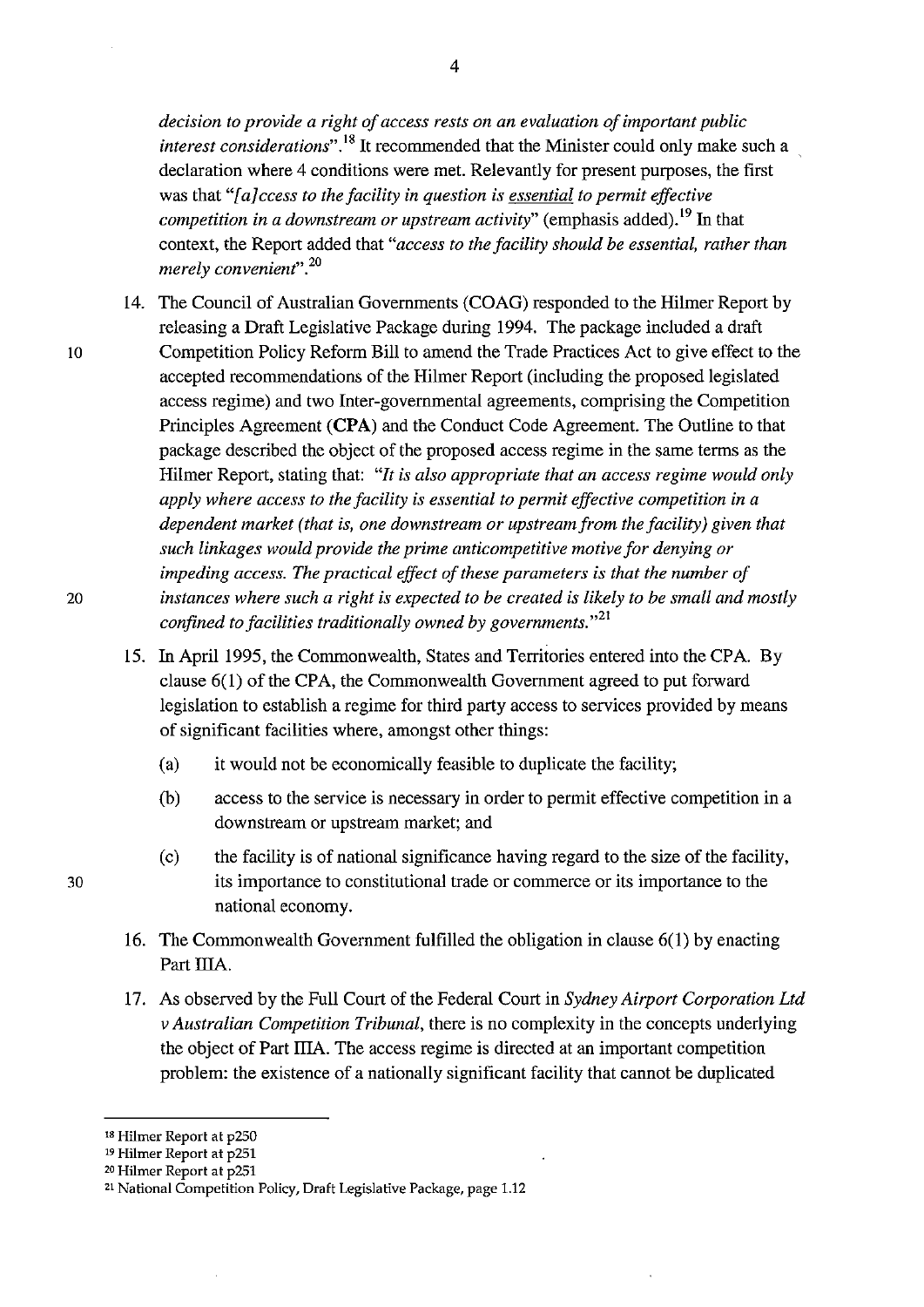economically, access to which is necessary to permit effective competition in an upstream or downstream market.<sup>22</sup>

- 18. The declaration criteria in subsection 44H(4), read plainly and purposively, define the circumstances in which the relevant Minister may activate the access regime in respect of a service provided by means of a particular facility by declaration. For there to be a competition problem warranting declaration:
	- (a) access to the service provided by means of the facility must promote a material increase in competition in an upstream or downstream market (criterion (a)) - if the upstream and downstream markets are effectively competitive, access is unnecessary to address a competition problem;
	- (b) it must be uneconomical for anyone to develop another facility to provide the service (criterion (b)) - if it is economically feasible, ie profitable, to develop another facility to provide the service, access is unnecessary to address the competition problem;
	- (c) the facility must be of national significance in a physical, commercial or economic sense (criterion  $(c)$ ) – if the facility is not significant, regulatory intervention is not warranted;
	- (d) access to the service must not be the subject of an effective access regime already (criterion  $(e)$ ) - if such a regime applies, any competition problem concerning access to the service will have been resolved; and
	- (e) access to the service must not be contrary to the public interest (criterion  $(f)$ ) – if broader public interest considerations outweigh the benefits achieved from redressing the competition problem through access, the access regime should not be applied.
- 19. So read, the declaration criteria have a logical relationship to each other and collectively define circumstances in which regulatory intervention may be justified to achieve the objectives of Part IliA.

## **B. Criterion (b)**

## *The Tribunal's natural monopoly test*

30 20. Fortescue and the NCC advance the natural monopoly meaning of criterion (b) as stated by the Tribunal at first instance.<sup>23</sup> The Tribunal stated the natural monopoly test in the following way:

> *"Whether a firm's facility has natural monopoly characteristics involves determining whether the firm's cost function in relation to that facility is subadditive at all levels of output. This is a purely technical inquiry which looks at a firm's production costs. That is, the cost function to which regard*

<sup>22 (2006) 155</sup> FCR 124 at 136 [36] and [37]

<sup>23</sup> Fortescue submissions at [29]; NCC submissions at [49]-[57]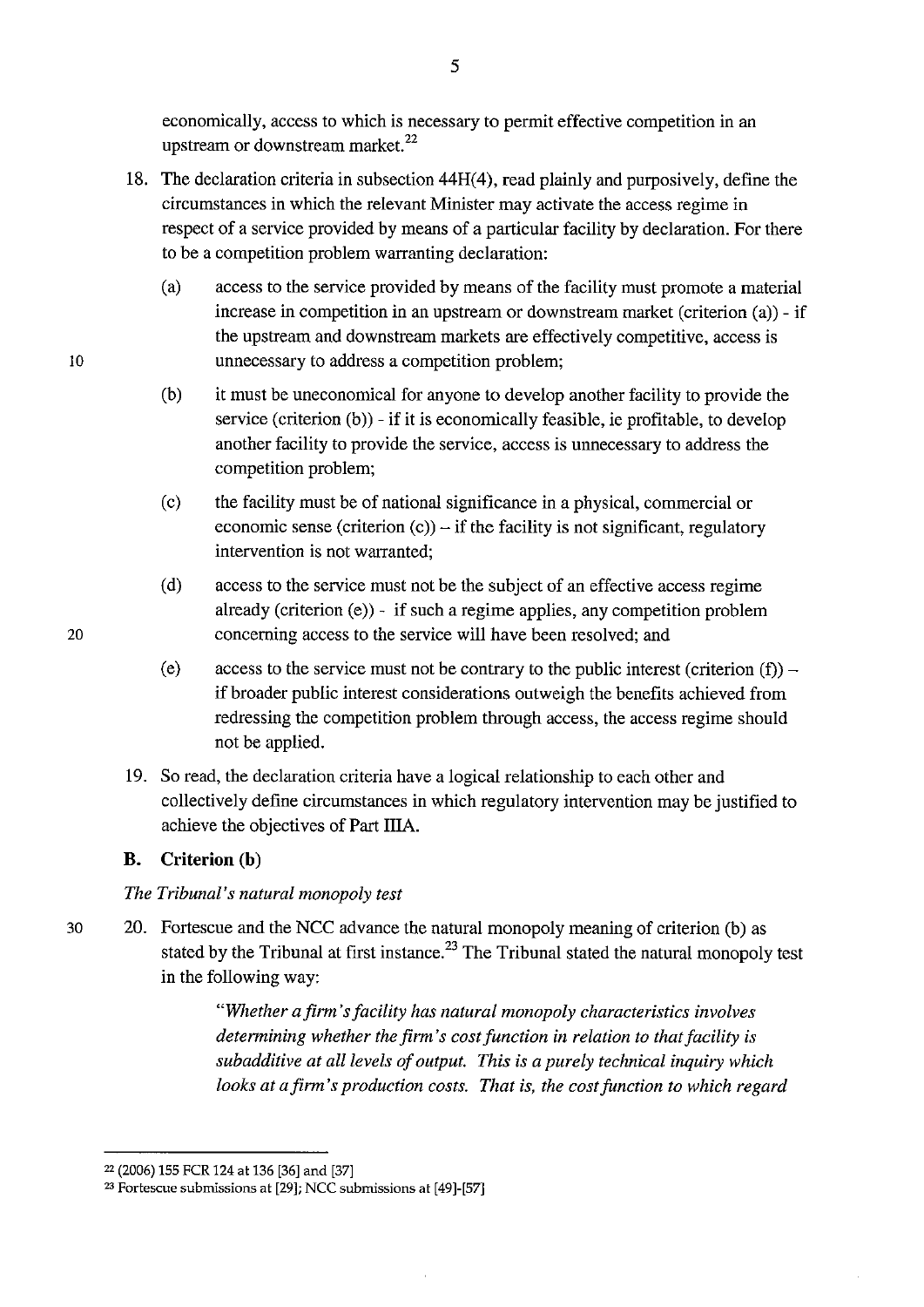*must be had is the cost of the inputs ( eg labour, operating costs, capital costs, co-ordination costs) incurred in producing the relevant good or service.* "<sup>24</sup>

- 21. In its application to the Pilbara rail lines, the Tribunal concluded that the costs that access may impose on the facility owner's upstream and downstream activities (mine, above rail and port operations) were irrelevant to the assessment of the natural monopoly test. The costs that were relevant were only those costs that related directly to the rail track (so-called below rail activities).<sup>25</sup> The Tribunal concluded, however, that the broader categories of costs imposed by access were relevant to criterion (f) and the exercise of the discretion under  $\frac{44H}{4}$  to declare or not declare the service.<sup>26</sup>
- 10 22. The Tribunal's construction of criterion (b) differed from the "net social cost" construction adopted by the Tribunal on earlier occasions.<sup>27</sup> Under that test, it is uneconomical for anyone to develop another facility to provide the service if it would be more efficient, in terms of costs and benefits to the community as a whole, for one facility to provide the service than more than one.<sup>28</sup> To determine that, all costs that access may impose on society (including the costs that access may impose on the facility owner's upstream and downstream activities) are taken into account in assessing whether it is uneconomical for anyone to develop another facility.

#### *The reasoning of the Full Court*

- 23. The Full Court concluded that criterion (b) will not be satisfied if it is economically 20 feasible (in the sense of profitable) for someone in the market place to develop an alternative to the facility in question.<sup>29</sup> Profitable means being able to earn revenue that exceeds the capital and operating costs of the alternative facility, including an economic rate of return on the capital deployed.
	- 24. The reasoning of the Full Court is correct. It involved the following elements:
		- (a) The construction of the provisions of Part IliA is a matter of law for decision by the court and is not a matter of fact to be resolved by a preference for one body of (economic) expert evidence over another (albeit the evidence of economists might assist the court with an understanding of the economic concepts used in the statute).<sup>30</sup>
		- (b) The extrinsic materials preceding the enactment of Part IliA shed light on the thinking which informs the legislation, but it is the text of paragraph  $44H(4)(b)$ which is decisive.<sup>31</sup>
		- (c) Criterion (b) directs attention to whether it would be uneconomical for anyone to develop another facility to provide the service. Parliament chose not to

29 Full Court reasons [100]

6

<sup>&</sup>lt;sup>24</sup> Tribunal reasons at [841]

<sup>25</sup> Tribunal reasons at [845] and [847]

<sup>26</sup> Tribunal reasons at [846]

<sup>27</sup>*Re Sydney International Airport* [2000] ACompT 1 at [204]- [206] and followed and explained tn *Re Duke Eastern Gas Pipeline Pty Ltd* [2001] ACompT 2 at [64] and [137]

<sup>2</sup>B Tribunal reasons at [838]

<sup>&</sup>lt;sup>30</sup> Full Court reasons [60]

<sup>31</sup> Full Court reasons [75]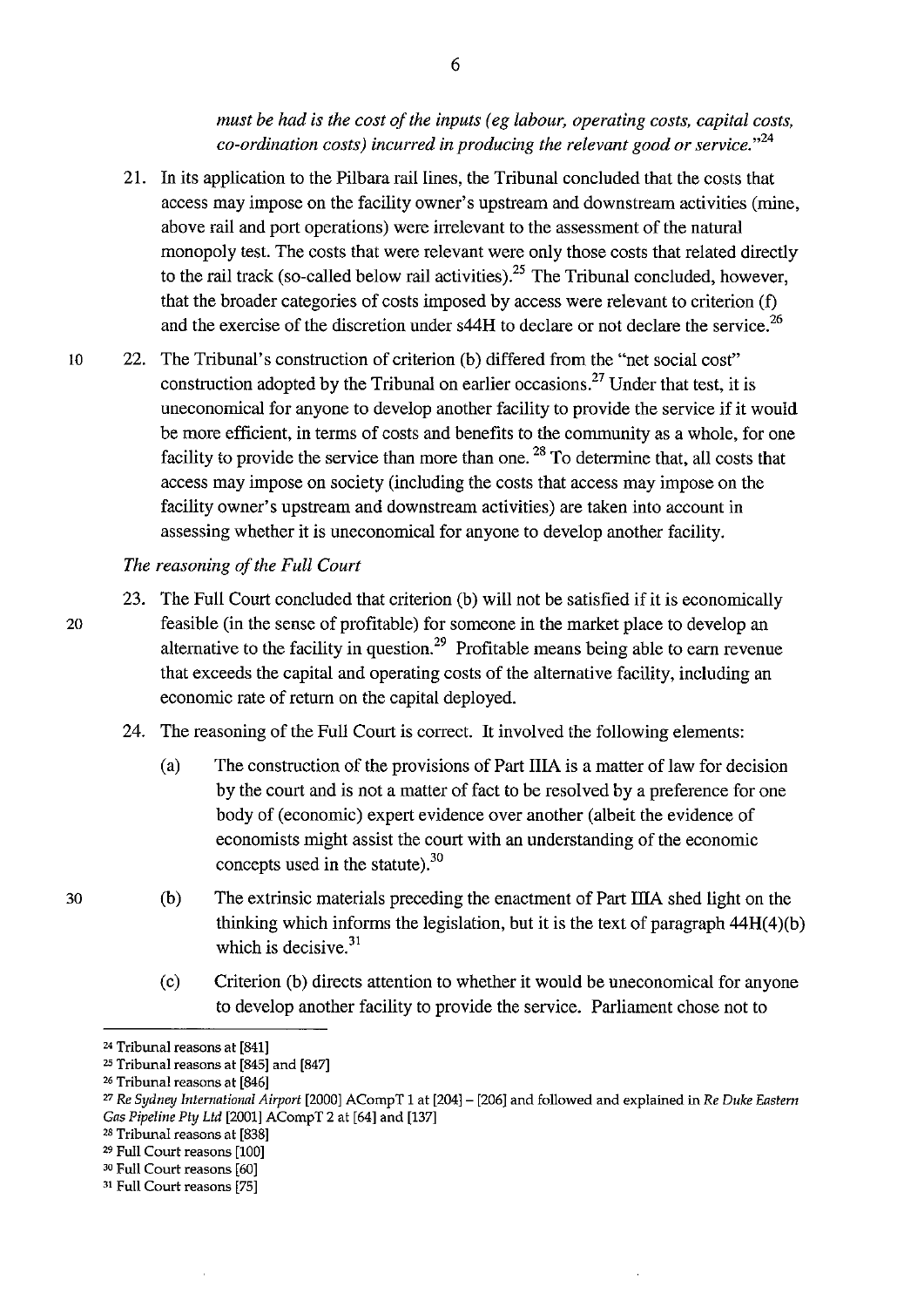frame criterion (b) in terms whether it would be economically efficient from the perspective of society as a whole for another facility to be developed to provide the service.<sup>32</sup>

- (d) Both the text of criterion (b) and the extrinsic materials direct attention to the question whether it would be economically feasible for anyone in the marketplace to develop another facility to provide the service.<sup>33</sup> While the terms of Part lliA should be construed so as to promote the objectives of the Act, it is necessary to look to the text, considered within its context, to ascertain the manner in which Parliament has chosen to pursue those objectives. 34
- (e) Paragraph 44H(4)(e) and subsection 44H(5) of the Act<sup>35</sup> apply the principles set out in the CPA to determine whether an access regime established by a State will be an "effective access regime" for the purposes of Part ITIA, precluding the making of a declaration under section 44H. Those principles include a criterion for the grant of access that "it would not be economically feasible to duplicate the facility". It is difficult to attribute to Parliament the intention that the criteria for recognition of a State-based access regime should differ from the criteria for declaration under Part IIIA.<sup>36</sup>

#### *Alternative meanings of uneconomical*

- 20 25. The New Shorter Oxford Dictionary<sup>37</sup> gives each of the noun "economic" and corresponding adjective "economical" two relevant meanings: (i) maintained for profit, on a business footing, paying (at least) the expenses of its operation and (ii) careful of resources, not wasteful, sparing, thrifty. Parliament's intended meaning must be discerned from the full text of criterion (b), its context within the legislative scheme and the object of the legislative scheme.
	- 26. The contention that the Act is concerned with economic regulation and uses economic language and that, in the field of economics, the word uneconomical means wasteful, not unprofitable,  $38$  cannot withstand close scrutiny. Economics is the branch of knowledge concerned with the production and distribution of wealth. Prices and profitability are the signals and drivers of economic activity within a competitive market economy, which the Act seeks to promote. Further, while the Act undoubtedly seeks to achieve economic goals, it does so through business regulation. The Act must be applied by the Minister in real world business settings and for that reason its language is not exclusively devoted to the articulation of economic theory but uses a

lO

<sup>32</sup> Full Court reasons [76]

<sup>33</sup> Full Court reasons [73], [76] and [77]

<sup>34</sup>Full Court reasons [95]

**<sup>35</sup> Those provisions were amended with effect from 14 July 2010 by the Trade Practices Amendment**  (Infrastructure Access) Act 2010, but the amendments do not alter the principles underlying paragraph 44H(4)(e) and subsection 44H(S) prior to the amendment.

<sup>36</sup>Full Court reasons [97]

<sup>&</sup>lt;sup>37</sup> As published in 1993 (prior to the enactment of Part IIIA). The definitions are relevantly unaltered in the Shorter Oxford Dictionary, 6th ed, published in 2007.

<sup>38</sup> **Fortescue submissions at [30]; NCC submissions at [19]**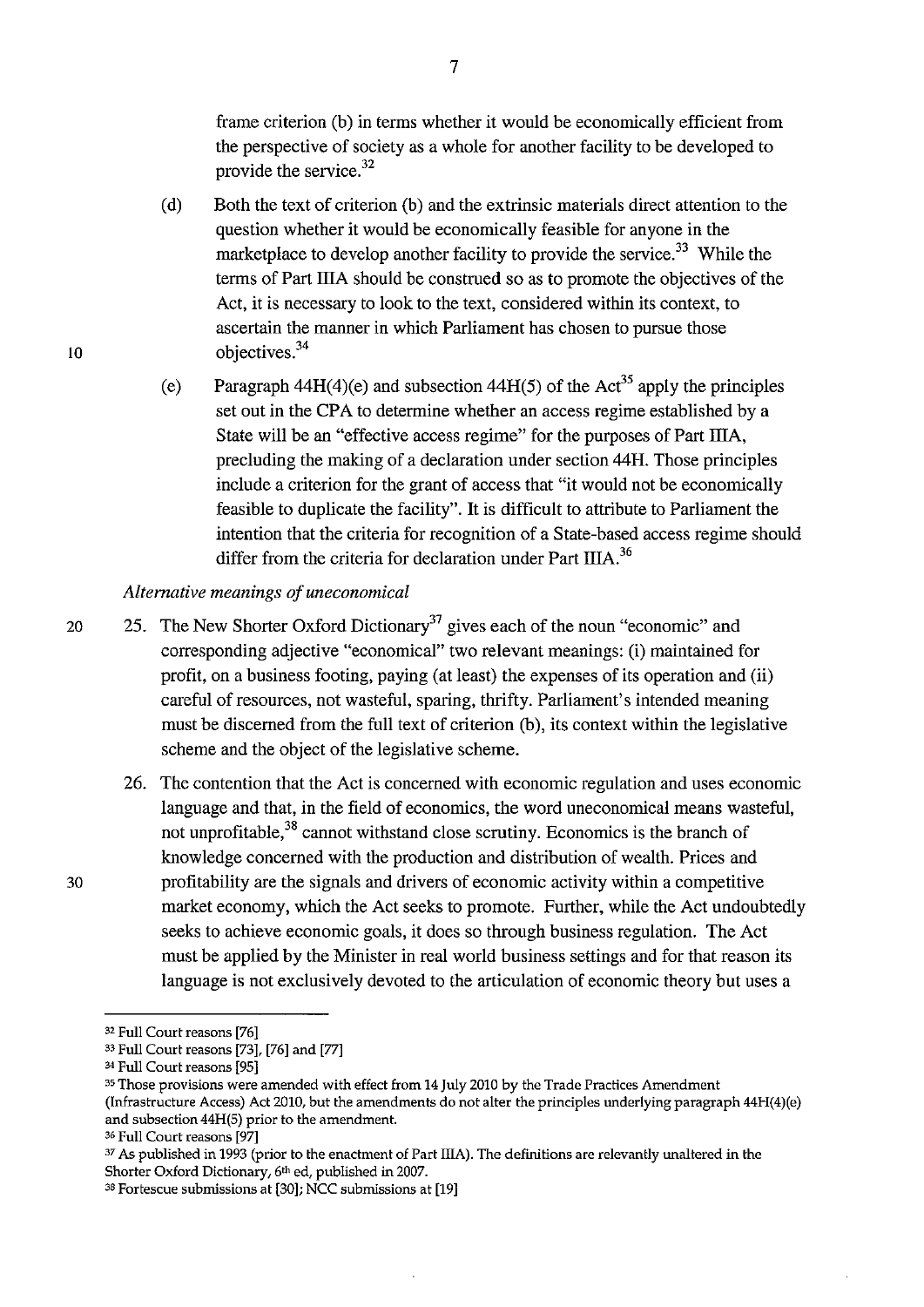mixture of economic, commercial and social concepts (as observed by the Full Court of the Federal Court in *Sydney Airport Corporation Ltd v Australian Competition Tribunal*<sup>39</sup>).

### *Textual considerations*

- 27. A number of observations can be made about the text of criterion (b).
- 28. First, unlike the language of criterion (a) and (f), the language of criterion (b) does not posit an enquiry about access, and does not invite a counterfactual comparison of the future with and without access. Rather, criterion (b) asks whether development of another facility would be economical. Read plainly, the enquiry is directed to the lO economic feasibility, ie profitability, of developing another facility; the criterion is not concerned with access as an alternative. In contrast, the natural monopoly test (and the net social cost test) requires a counterfactual comparison of the future with and without access. As formulated by the Tribunal, the natural monopoly test is whether access to the incumbent facility would result in lower costs of producing the service in comparison to constructing a second facility. If Parliament had intended such an enquiry to be made under criterion (b), it would have adopted similar language to criterion (a) and (f); for example, that access to the service would promote economic efficiency.
- 29. Secondly, as observed by the Full Court, the words "for anyone" direct attention to the 20 circumstances of market participants rather than the economic characteristics of the existing facility.<sup>40</sup> If the focus of the criterion was the latter, the words "for anyone" would not have been included.<sup>41</sup> Those words have been correctly construed not to include the incumbent facility owner, consistently with the object of Part IIIA.<sup>42</sup> The competition problem to which Part IliA is addressed is not resolved by a conclusion that the incumbent facility owner can economically develop another facility. Accordingly, the NCC's contention that the natural monopoly test enables the words "for anyone" to include the incumbent facility owner<sup>43</sup> is not a reason to favour the natural monopoly test.
- 30. Thirdly, the language of the criterion as a whole is broad and practical. Its concern is 30 the development of another facility to provide the service. The language does not prescribe the type or size of the other facility; the only circumscription is that the other facility can provide the service for which declaration is sought.
	- 31. Taken as a whole, the criterion asks a practical question: is a market participant able to bypass the facility in question by developing an alternative that is economical? The practical sense of the criterion, having regard to the underlying object of Part IliA, supports the Full Court's construction.

<sup>39 (2006) 155</sup> FCR 124 at 136 [35]

<sup>40</sup> Full Court reasons at [76]

<sup>41</sup>cf **Fortescue submissions at [48]; NCC submissions at [20]** 

<sup>42</sup>*Re Sydney International Airport* [2000] ACompT 1 at [201]; Full Court reasons at [83]

<sup>43</sup> NCC submissions at [21]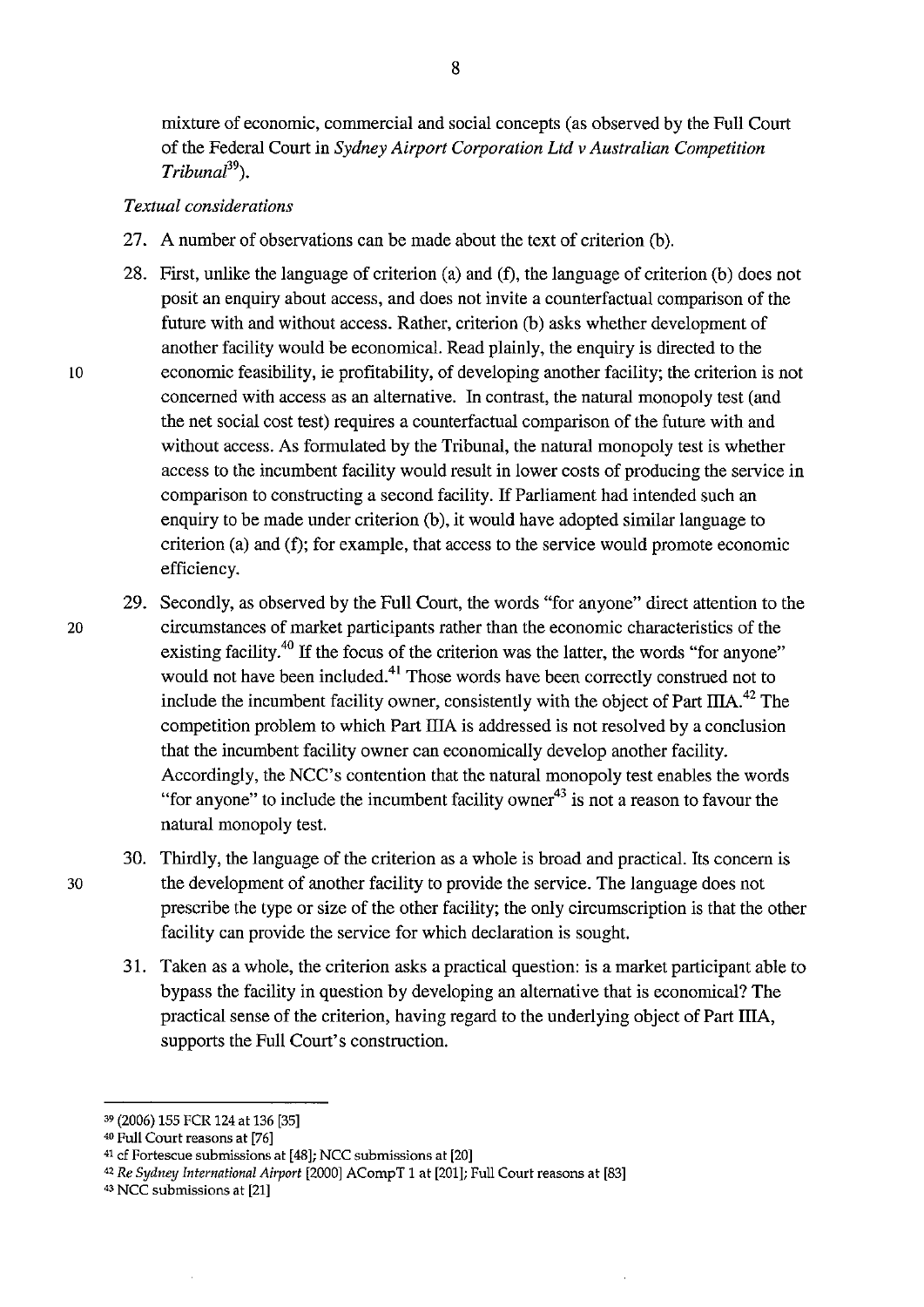#### *Contextual considerations*

- 32. The place of criterion (b) alongside criteria (a), (c), (e) and (f) as part of a coherent series of preconditions to declaration has been discussed earlier.
- 33. A further contextual consideration arising from the legislative history is the language of clause 6(1) of the CPA. Contrary to Fortescue's submission that *"[t]here is no necessary rigid correlation between the Competition Principles Agreement and the*  express statutory criteria in s44H(4)",<sup>44</sup> criterion (b) plainly implements clause  $6(1)(a)$ . It is to be presumed that in enacting Part IIIA, including the declaration criteria in s44H(4), Parliament intended to give effect to the principles in clause 6(1) 10 of the CPA. In other words, Parliament intended that the expression "would be uneconomical for anyone to develop another facility to provide the service" in criterion (b) should have the same meaning as "would not be economically feasible to duplicate the facility" in clause 6(1).
- 34. This view is strengthened by a further feature of clause 6 of the CPA. It is apparent from the terms of clause 6( 1) and (3) of the CPA that the Commonwealth, States and Territories intended that the declaration criteria for the Commonwealth's access regime would be consistent with the declaration criteria for any State or Territory regime. That intent has been carried into Part IIIA by the terms of  $s44H(4)(e)$  and 44H(5). One of the declaration criteria in s44H is that access to the service is not 20 already the subject of an effective access regime (s44H(4)(e)). In deciding whether an access regime established by a State or Territory that is a party to the CPA is an effective access regime, the designated Minister must, amongst other things, apply the principles set out in the CPA (s44H(5)). Clause 6(3) of the CPA provides that the State or Territory regime must apply in the same circumstances as specified in clause 6( 1 ), i.e. in circumstances where it would not be *economically feasible* to duplicate the facility. It would be inconsistent with the apparent intention of Parliament if criterion (b) were interpreted as a "natural monopoly" test while State or Territory regimes, recognised as effective access regimes for the purposes of Part IliA, applied a "privately economical" test.
- 30 35. Feasible means capable of being done. The phrase "economically feasible" naturally means capable of deriving a profit. The NCC' s contention that that phrase means capable of being done without waste is a strained rendering.<sup>45</sup> If the criterion was intended to focus upon waste as the discrimen, Parliament would have used language directed to the comparative costs of access and developing another facility. As noted earlier, the language of criterion (b) differs from criteria (a) and (f) in that it does not invite a counterfactual comparison of the future with and without access.
	- 36. The absence of the words "for anyone" from clause 6(1) of the CPA does not alter its plain meaning.<sup>46</sup> The use of the word "feasible" in clause  $6(1)$  directs attention to market participants in the same manner as "for anyone". It provides a clear indication

<sup>44</sup>**Fortescue submissions at [50]** 

<sup>45</sup> NCC submissions at [22]

<sup>&</sup>lt;sup>46</sup> Cf Fortescue submissions at [51]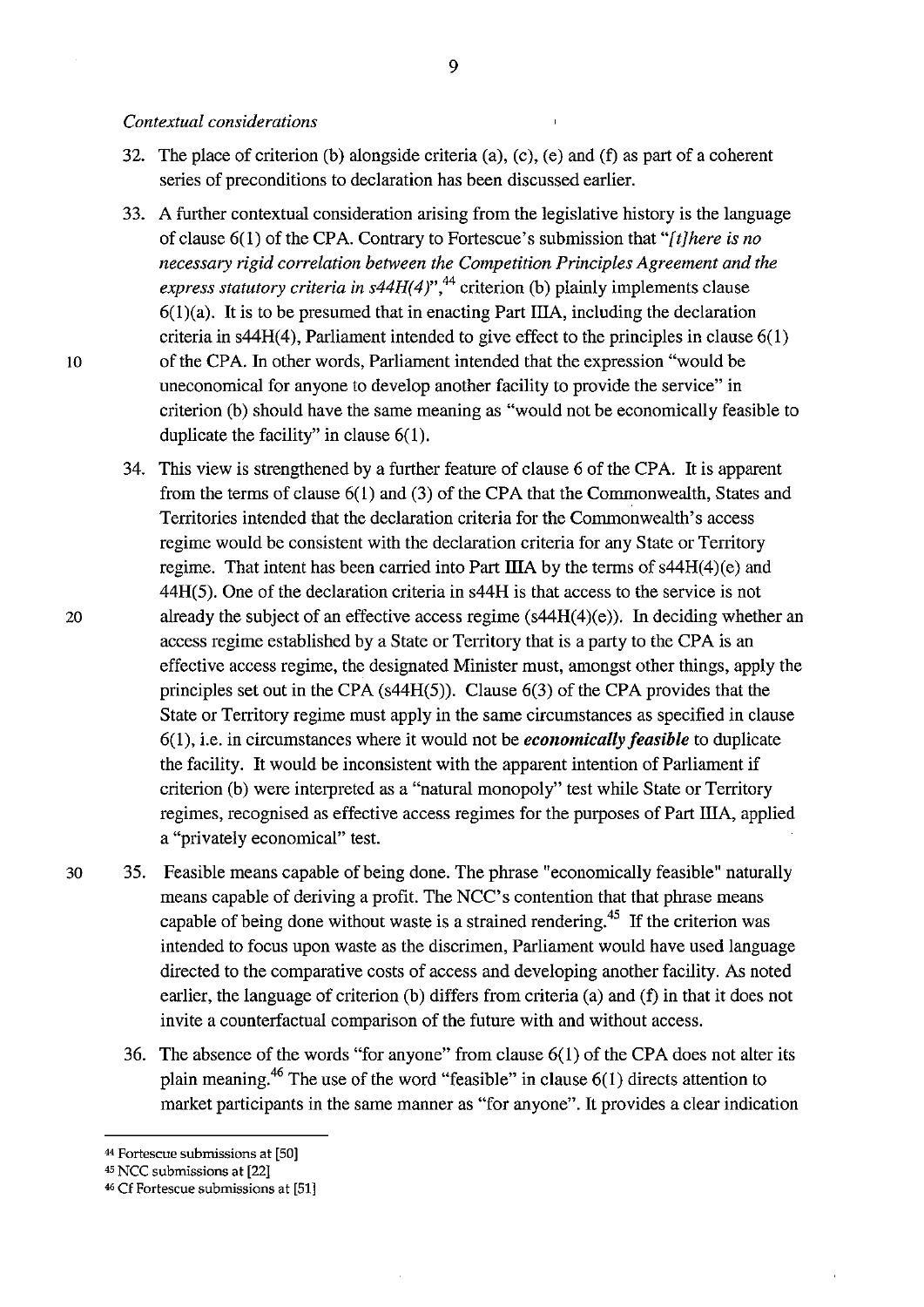that the word "uneconomical" means not profitable or not on a business footing rather than wasteful.

37. Clause  $1(3)(i)$  of the CPA does not assist the NCC's argument.<sup>47</sup> Clause 1(3) is definitional and, on its terms, has no application to clause 6 of the CPA (in contrast to clauses  $3(6)$ ,  $5(1)$  and  $5(9)$  of the CPA).

## *The objects of Part IliA*

- 38. Section 44AA, inserted into Part lliA by the *Trade Practices Amendment (National Access Regime) Act* 2006 **(2006 Amendment Act),** provides that the objects of Part lliA are:
	- (a) to promote the economically efficient operation of, use of and investment in the infrastructure by which services are provided, thereby promoting effective competition in upstream and downstream markets; and
	- (b) to provide a framework and guiding principles to encourage a consistent approach to access regulation in each industry.
- 39. As is clear from the text of section 44AA( a) and confirmed by the Revised Explanatory Memorandum that accompanied the enactment of the 2006 Amendment Bill (referred to above), that object is directed not only to the incumbent facility but also to new facilities to be developed.<sup>48</sup>
- 40. The Full Court's construction of criterion (b) best promotes the competition and 20 efficiency objectives underlying Part IIIA.
	- 41. Considering the competition objective first, in cases in which an alternative facility can be profitably developed, access to the existing facility may be "convenient"<sup>49</sup> but such access is not "essential to permit effective competition in a downstream or upstream activity".<sup>50</sup> Nor is access to the service it provides "necessary in order to permit effective competition in a downstream or upstream market".<sup>51</sup> In these circumstances, the existing facility does not constitute a bottleneck (that is, the facility does not erect a barrier to entry which impedes or prevents effective competition in the other markets). The profitability test therefore uniquely fastens on the specific feature which causes the competition problem which Part IliA addresses.
- 30 42. The Full Court's construction of criterion (b) furthers the competition objective of Part IliA since it encourages investment in new facilities which will compete with the incumbent's infrastructure. If it is profitable to develop another facility, the development of the alternative facility is likely to lead to more intense competition between the facility owner and the access seeker than would arise under access. There are substantial benefits from facilities based competition including the expansion of

<sup>47</sup> NCC submissions at [23]

<sup>&</sup>quot;The Revised Explanatory Memorandum described paragraph (a) of section 44AA in the following terms: *"The first objective, set out in paragraph 44AA(a), explicitly recognises the importance of fostering efficient investment in new infrastmcture."* (emphasis added).

<sup>&</sup>lt;sup>49</sup> Hilmer Report at p251

so Hilmer Report at p251

**<sup>51</sup> Competition Principles Agreement cl. 6(1)**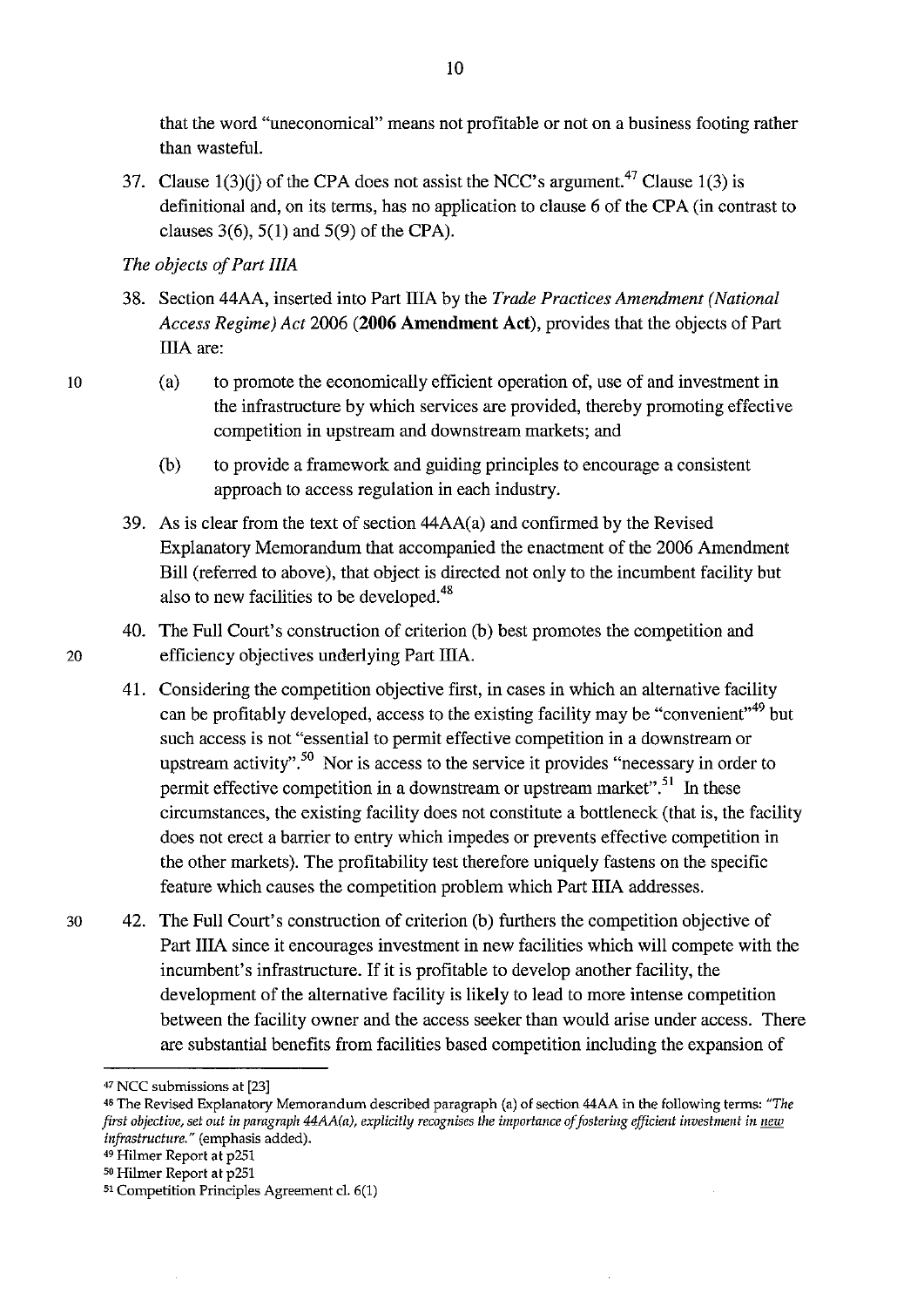overall capacity in the market, technological innovation and experimentation with different operational methodologies and the avoidance of coordination costs and other diseconomies.<sup>52</sup> Conversely, if it is unprofitable to develop another facility, access to the original facility will redress the bottleneck which impedes competition.

- 43. The Tribunal's natural monopoly construction of criterion (b) does not promote facilities based competition: it chills investment in new facilities that would compete with the incumbent facility, since access is afforded under its auspices even where a new facility can be profitably constructed.
- 44. Fortescue's contention that the profitability test would not promote effective 10 competition because the test would be satisfied even if it would be only marginally profitable to develop another facility is incorrect. 53 The contention distorts the meaning of uneconomical advanced by BHP Billiton (and Rio) before the Tribunal and the Full Court. Fortescue's use of the expression "marginally profitable" conveys a notion that the revenue to be earned from operating the alternative facility barely covers the costs of building and operating the alternative facility. In contrast, profitable in the economic sense (being the sense advanced by BHP Billiton and Rio) conveys an ability to earn revenue that exceeds the capital and operating costs of the alternative facility, including an economic rate of return on the capital deployed in constructing the facility. Profitability in that sense affords a substantial basis for 20 effective competition.
- 45. Secondly, as to the efficiency objective, the refusal of declaration in circumstances where it is profitable for market participants to develop alternative facilities is likely to result in the development of alternative facilities only where it is efficient to do so. Where it is profitable for market participants to develop alternative facilities, commercial (unregulated) access arrangements will be negotiated between the incumbent facility owner and access seekers. The negotiation will occur in circumstances where the incumbent knows that it is economically feasible for the access seeker to bypass the incumbent facility by developing an alternative facility. The access negotiation will then be based on an assessment of the total costs to the 30 incumbent of providing access (including all diseconomies and inefficiencies experienced by the incumbent in providing access) and the total costs to the access seeker in developing an alternative facility. If the former is less costly than the latter, it can be expected that a commercial agreement on access will be reached. Conversely, if the former is more costly than the latter, it can be expected that no agreement will be reached and the access seeker will develop the alternative facility as it is the less costly option. Accordingly, applying the profitability test, whether alternative facilities are ultimately developed, or a commercial (unregulated) access arrangement is made, will depend on the costs that arise from those alternatives, as assessed by the market participants.

<sup>52</sup>**The benefits of facilities based competition in the context of the Pilbara rail lines were discussed by the Tribunal**  at section  $18.5$  – see particularly [1230]-[1243] and [1246]ff.

<sup>53</sup> Fortescue submissions at [36]. In rejecting the profitability meaning of criterion (b), the Tribunal also referred to "marginally profitable alternative facilities": Tribunal reasons at [818] and [823].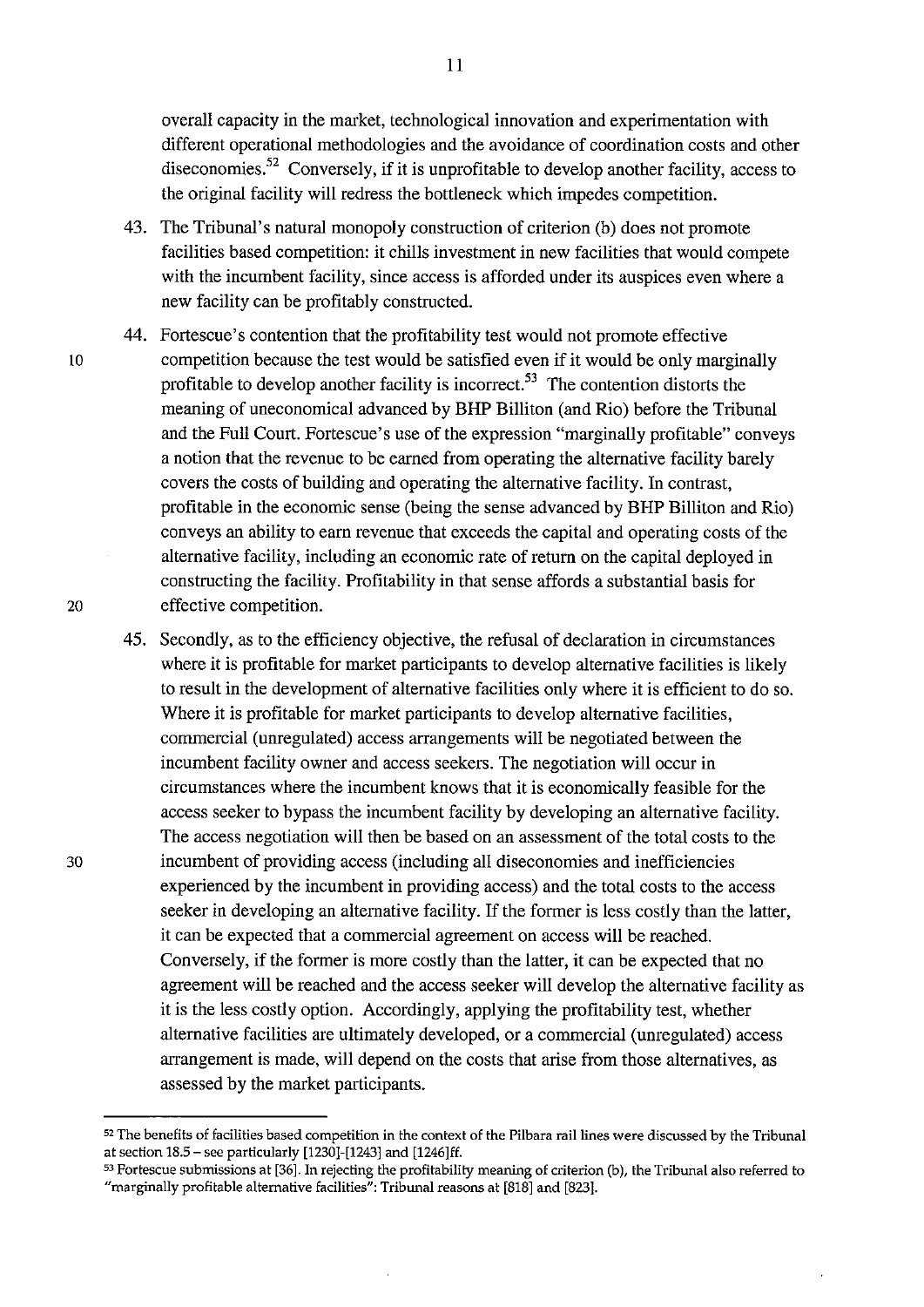12

- monopoly test adopted by the Tribunal may create, rather than avoid, economic waste and costs. This is because the Tribunal's test of natural monopoly excludes consideration of all costs other than construction and operation costs of the relevant facility.55 Significantly, the test excludes additional costs (and therefore economic inefficiencies) arising from the shared use of the facility such as, in this case, delays to iron ore production and delays to expansion of capacity which would limit increases in iron ore production. 56
- 47. This is illustrated by the Tribunal's factual findings in this proceeding, which are not 10 challenged. The Tribunal concluded that both the Robe and Hamersley lines were natural monopolies.<sup>57</sup> However, the Tribunal also found (when considering criterion (f)) that shared access to those railways lines would be likely to generate additional economic costs through delayed production of iron ore and expansion of productive capacity that would dwarf the capital and operating costs savings that would be generated from developing another facility. <sup>58</sup>
	- 48. A further problem with the natural monopoly test is that it addresses only a part of the concept of economic efficiency. Economic efficiency is a multi-faceted concept, encompassing at least the concepts of productive efficiency (the production of goods or services at the least cost), allocative efficiency (the production of the types and quantities of goods and services to satisfy society's demand) and dynamic efficiency (the production of new and better goods and services to satisfy society's demand).<sup>59</sup> The natural monopoly test is concerned only with productive efficiency and ignores the allocative and dynamic components of economic efficiency.
- 49. It may be accepted that, in some instances, commercial negotiations may not produce the least cost solution; in other words, the development of the alternative facility may be more costly than access (taking all costs of production into account). This was recognised by the Full Court.<sup>60</sup> However, that does not lead to the conclusion that development of the alternative facility is inefficient. It is necessary to consider also the allocative and dynamic efficiency effects of developing another facility when 30 compared with shared use of an existing facility. For example, in the present context, the development of an alternative facility may result in improvements to heavy haul railway technology, to the overall quantity of iron ore transported using railways and to the overall rate at which iron ore is transported using railways.<sup>61</sup>
	- 50. The pursuit of competition and efficiency as economic goals requires a balancing of a range of considerations. The means chosen by Parliament to pursue those goals

<sup>54</sup> Fortescue submissions at [31]-[33]; NCC submissions at [25]

<sup>55</sup> Tribunal reasons at [841] and [907]

<sup>56</sup> Tribunal reasons at [842] and [1304]

<sup>57</sup> Tribunal reasons at [929] and [937]

<sup>58</sup> Tribunal reasons at [1319]ff

<sup>59</sup>**The meaning of economic efficiency was explained by the Tribunal in a related context in** *Chime Communications*  Pty Ltd *(No* 2) [2009] ACompT 2 at [1].

<sup>60</sup> Full Court reasons at [100]

<sup>61</sup> **The Tribunal discussed these considerations in the context of criterion (f) at section 18.5 of its reasons.**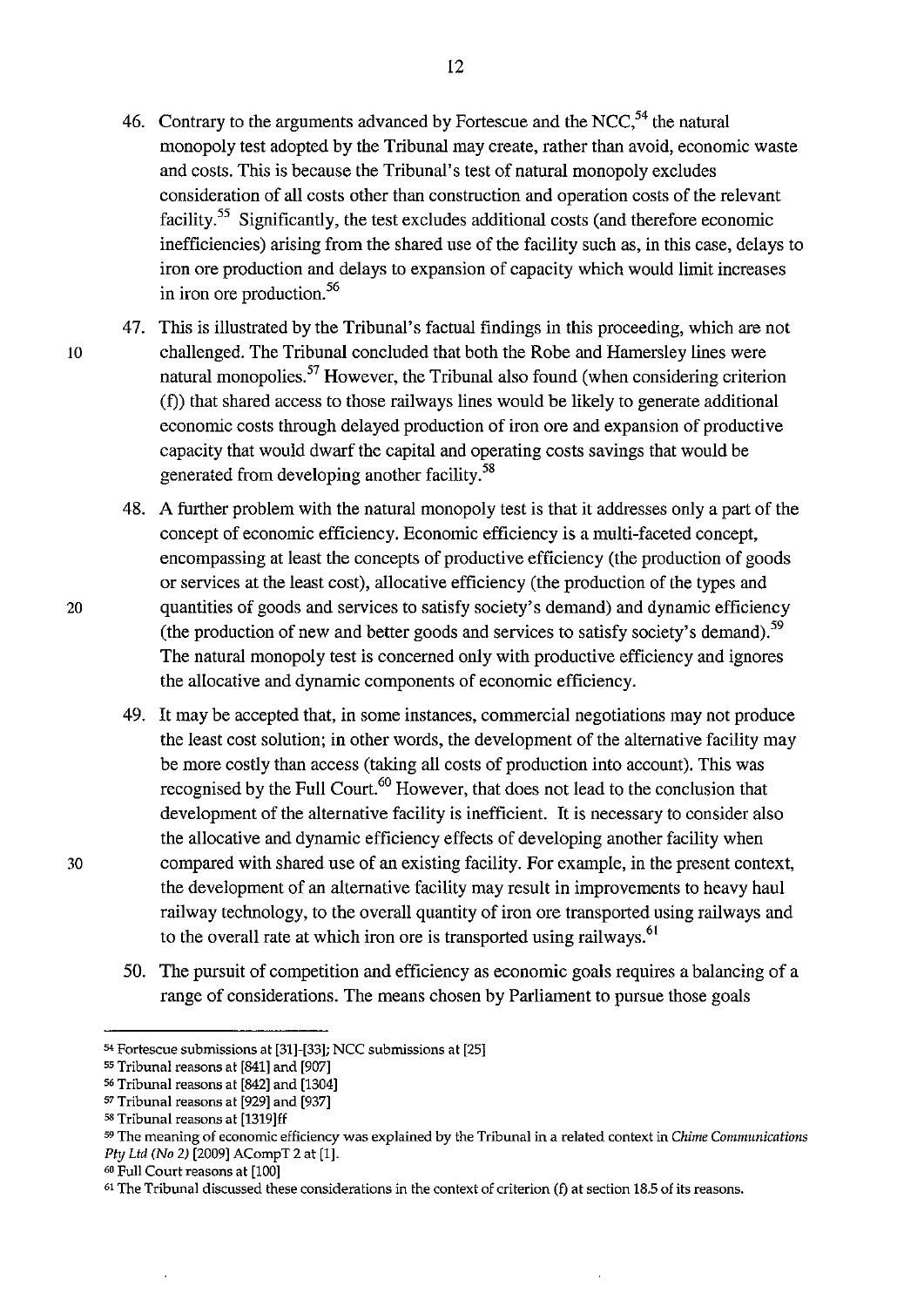through Part IliA is reflected, in part, in the declaration criteria. The profitability construction of criterion (b) achieves a logical balance which is most likely to solve the competition problem to which the access regime is directed whilst also promoting the economically efficient operation of, use of and investment in the infrastructure by which services are provided.

#### *The NCC's reliance on posterior extrinsic materials*

- 51. The NCC places substantial reliance on the Productivity Commission's 2001 Review of the National Access Regime and the Government's response to that Review and contends that the Full Court erred in failing to consider and take into account that material (as extrinsic material aiding the interpretation of criterion (b)).<sup>62</sup> The NCC contends that Parliament's intention with respect to the meaning of criterion (b) has been revealed by a deliberate decision not to amend criterion (b) in the 2006 Amendment Act.<sup>63</sup> That approach to statutory construction should be rejected.
- 52. In some cases, a subsequent amendment to a statutory provision may assist in the construction of the original provision. 64 However, criterion (b) has not been amended since it was first enacted. Accordingly, the materials on which the NCC seeks to rely merely constitute discussion papers prepared by a governmental authority and by the Executive Government itself. They do not reveal the intent of Parliament at the time those papers were written, far less the intent of Parliament at the time that criterion (b) 20 was enacted. It is not possible to infer from the fact that Parliament has not amended criterion (b) that the interpretation given to that criterion by earlier decisions of the Tribunal was the interpretation originally intended by Parliament.<sup>65</sup> The NCC's reliance on the reasons of Dawson J in *Hunter Resources Ltd v Melville<sup>66</sup>*is misplaced; his Honour's opinion on the use of posterior extrinsic materials was, in the context of that case, solitary<sup>67</sup> and not supported by usual principles of statutory construction. 68

### *Miscellaneous criticisms of the Full Court's reasons*

53. Fortescue and the NCC advance various criticisms of the Full Court's reasons which are unjustified.

<sup>62</sup> NCC submissions at [40]

 $63$  NCC submissions at [39]-[40]

<sup>64</sup>*Grain Elevators Board (Vic) v Dunmunkle Corporation* (1946) 73 CLR 70 at 85-86 per Dixon J

<sup>65</sup>cf *Zickar v MGH Plastic Industries* (1996) 187 CLR 310 at 329 per Toohey, McHugh and Gummow JJ and at 351 per Kirby J; *Flaherty v Girgis* (1987) 162 CLR 574 at 594 per Mason ACJ, Wilson and Dawson JJ; *R v Reynhoudt* (1962) 107 CLR 381 at 388 per Dixon J

<sup>&</sup>lt;sup>67</sup> Although in dissent in *Hunter Resources* on the principal issue, Mason CJ and Gaudron J stated the orthodox **position that a subsequent report of a governmental or statutory body or the Government itself cannot be used as an aid to construction as such materials are (at best)** *"nothing more than an expression of opinion of what the relevant legislation means"* (at 241). Wilson J (as part of the majority), while agreeing generally with the reasoning of Dawson *J*, did not agree with the reliance upon the posterior extrinsic materials (at 245).

<sup>&</sup>lt;sup>68</sup> Hepples v Commissioner of Taxation (1992) 173 CLR 492 at 539 per McHugh J; *Allina Pty Ltd v FCT* (1991) 28 FCR 203 at 212; *b!lerlego AG v Croner Trading Phj Ltd* (1992) 39 FCR 348 at 382 per Gummow J.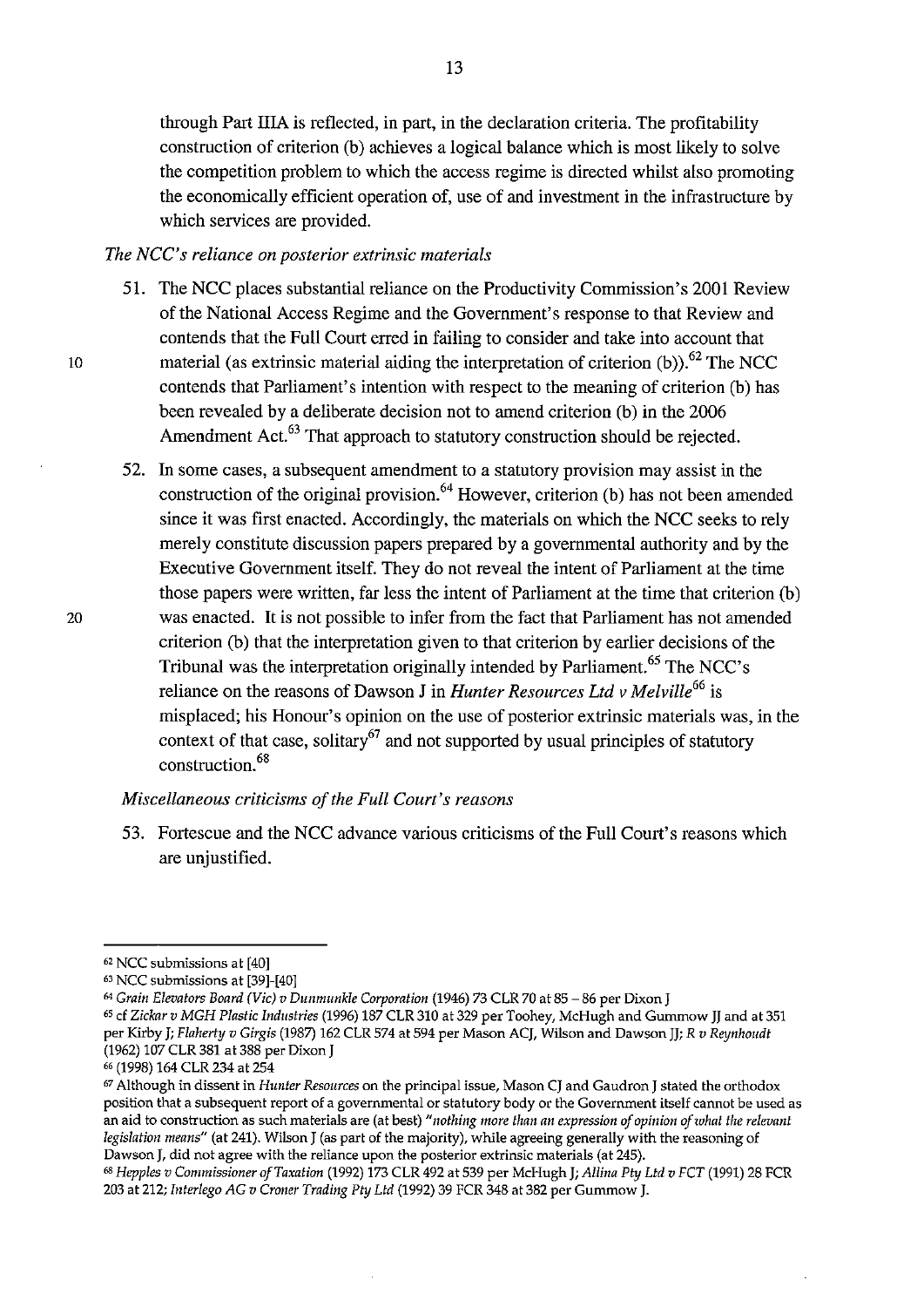- 54. The supposed anomaly postulated by Fortescue, $69$  concerning the application of criterion (b) where two facilities exist or have been constructed, is not an anomaly at all. In *Re Duke Gas Pipeline,* the Tribunal concluded that criterion (b) should be applied in a manner that takes account of the existence of multiple facilities.<sup>70</sup> As observed by Fortescue, this might lead to a result in which a second facility is developed (because it is economically profitable to do so), but one or other of the facilities may be declared subsequently if, at that time, it is not profitable to develop a third facility. There is nothing anomalous about that conclusion. Further, the same outcome could result from the application of a natural monopoly test according to 10 differing assessments of reasonably foreseeable demand over intervals of time.<sup>71</sup>
	- 55. Contrary to Fortescue's contention,<sup>72</sup> the Full Court did not give undue emphasis to the protection of private rights in its reasons for judgment. The Full Court rightly identified that the enacting history of Part IliA (at [89] to [94]) indicated that Part IliA was intended to minimise regulatory intervention in the marketplace. Tellingly, Fortescue's citation of [87] omits the last sentence, which is the culmination of the Full Court's reasoning in that paragraph, namely that if the intention of the legislature had been to establish a regime embodying the economic efficiency test *"it could have been expected to express its intentions in very different terms".*
- 56. Fortescue's and the NCC's criticism of the Full Court's statement that the grant of 20 access will be an exceptional occurrence is unjustified.<sup>73</sup> The declaration criteria are narrow. This was expressly recognised in the relevant extrinsic materials. For example, the Hilmer report stated that the *"[access] regime would only be applied to the limited category of cases where access to the facility was essential to permit effective competition ... ";74* the COAG legislative package stated that *"[t]he practical effect of these parameters is that the number of instances where such a right is expected to be created is likely to be small".* <sup>75</sup>
- 57. The NCC's contention that the Full Court misunderstood the mischief that Part IIIA sought to address, believing it to be a test of market failure, is unfounded.<sup>76</sup> The Full Court observed correctly that *"the 'essential facility' mischief at which Part IliA of*  30 *the Act was aimed concerned a facility which a competitor could not duplicate economically"* . 77
	- 58. The NCC's criticism of the Full Court's reference to the phrase "economically efficient" in paragraph  $44X(1)(g)$  is also unjustified.<sup>78</sup> It is significant to observe that

<sup>72</sup>**Fortescue submissions at [39]** 

<sup>69</sup>**Fortescue submissions at [38]** 

<sup>70 [2001]</sup> ACompT 2 at [57]

 $71$  The relevance of that factor to the natural monopoly test is explained by the Tribunal at  $[850] - [855]$ 

<sup>73</sup>Fortescue submissions at [40]ff; NCC submissions at [41]ff

**<sup>74</sup> Hilmer Report at p xxxii** 

<sup>75</sup> National Competition Policy, Draft Legislative Package, page 1.12

<sup>&</sup>lt;sup>76</sup> NCC submissions at [26]

*<sup>77</sup>*Full Court reasons [68]

<sup>&</sup>lt;sup>78</sup> NCC submissions at [48]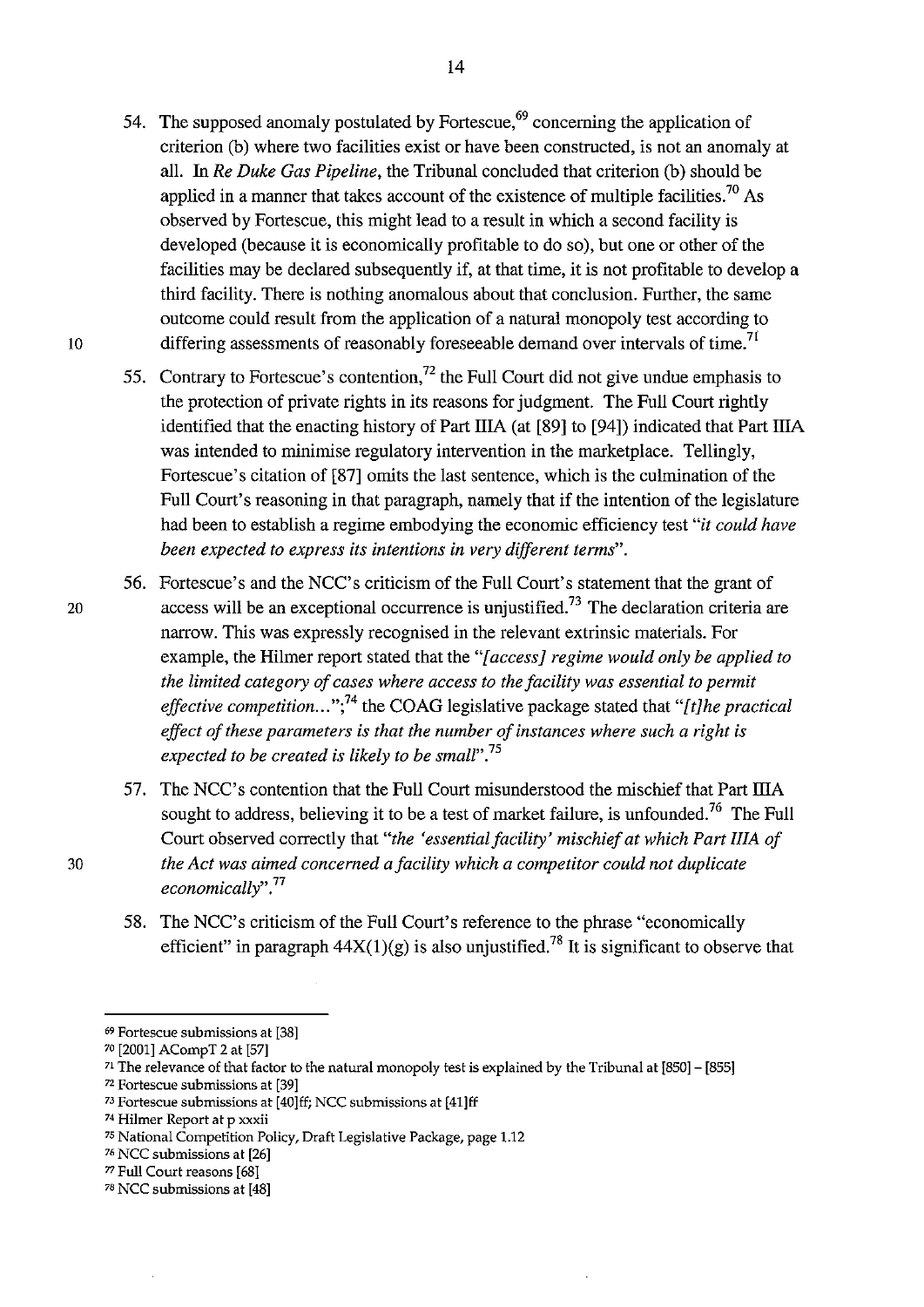Parliament did not use the same phrase in criterion (b). The NCC fails to explain the distinctive choice of words used by Parliament in criterion (b).

### *Consistency of approach*

- 59. The NCC also supports the Tribunal's construction of criterion (b) on the basis that it "was not inconsistent" with the approach of the Tribunal in *Re Sydney International Airport*,<sup>79</sup> Re Duke Eastern Gas Pipeline<sup>80</sup> and Re Services Sydney.<sup>8182</sup> The NCC contends that those earlier decisions of the Tribunal did not require consideration of any costs resulting from access other than the costs of operating the facility on a shared basis, including any necessary expansion costs. $83\overline{3}$  Somewhat inconsistently, 10 the NCC concludes with the contention that if those earlier decisions did require all costs of access to be taken into account, they were in error.<sup>84</sup>
- 60. The NCC's attempt to show consistency between the construction of criterion (b) adopted by the Tribunal in this proceeding and the Tribunal on earlier occasions should be rejected. The Tribunal in this proceeding was aware of, and explained the reasons for, its departure from the construction adopted by the Tribunal on earlier occasions. It correctly described the construction adopted by the Tribunal on earlier occasions as a "net social benefit" test. $^{85}$  The calculus of the net social benefit test is the total costs and benefits of developing an alternative facility compared with sharing the existing facility.<sup>86</sup> In contrast, under a natural monopoly test, the calculus is 20 confined to the costs of producing the service in question through developing an alternative facility compared with sharing the existing facility.<sup>87</sup>

### **B. Criterion** (f)

### *The construction of criterion* (f)

- 6!. The construction of criterion (f) adopted by the Tribunal at first instance, and which was approved by the Full Court on appeal, is correct.
- 62. The Tribunal construed criterion (f) in the following manner:
	- (a) Public interest refers to the welfare, particularly the economic welfare, of the Australian community as a whole, including particular sections of the community.88 Those considerations are not confined to strict cost-benefit issues, but include broader issues concerning social welfare and equity and the interests of consumers. 89

- 84 NCC submissions at [57]
- 85 Tribunal reasons at [836]

- 87 Tribunal reasons at [840]-[845]
- <sup>88</sup> Tribunal reasons at [1161]
- <sup>89</sup> Tribunal reasons at [1168]

<sup>79 [2000]</sup> ACompT 1 at [204]- [206]

so [2001] ACompT 2 at [64] and [137]

<sup>&</sup>lt;sup>81</sup> (2005) 227 ALR 140 at [101]-[106]

<sup>82</sup> NCC submissions at [49]ff

<sup>83</sup> NCC submissions at [50]-[53]

 $86$  *Re Sydney International Airport* at [205] and *Re Duke Eastern Gas Pipeline* at [137] (which was followed in *Re Services Sydney* at [103])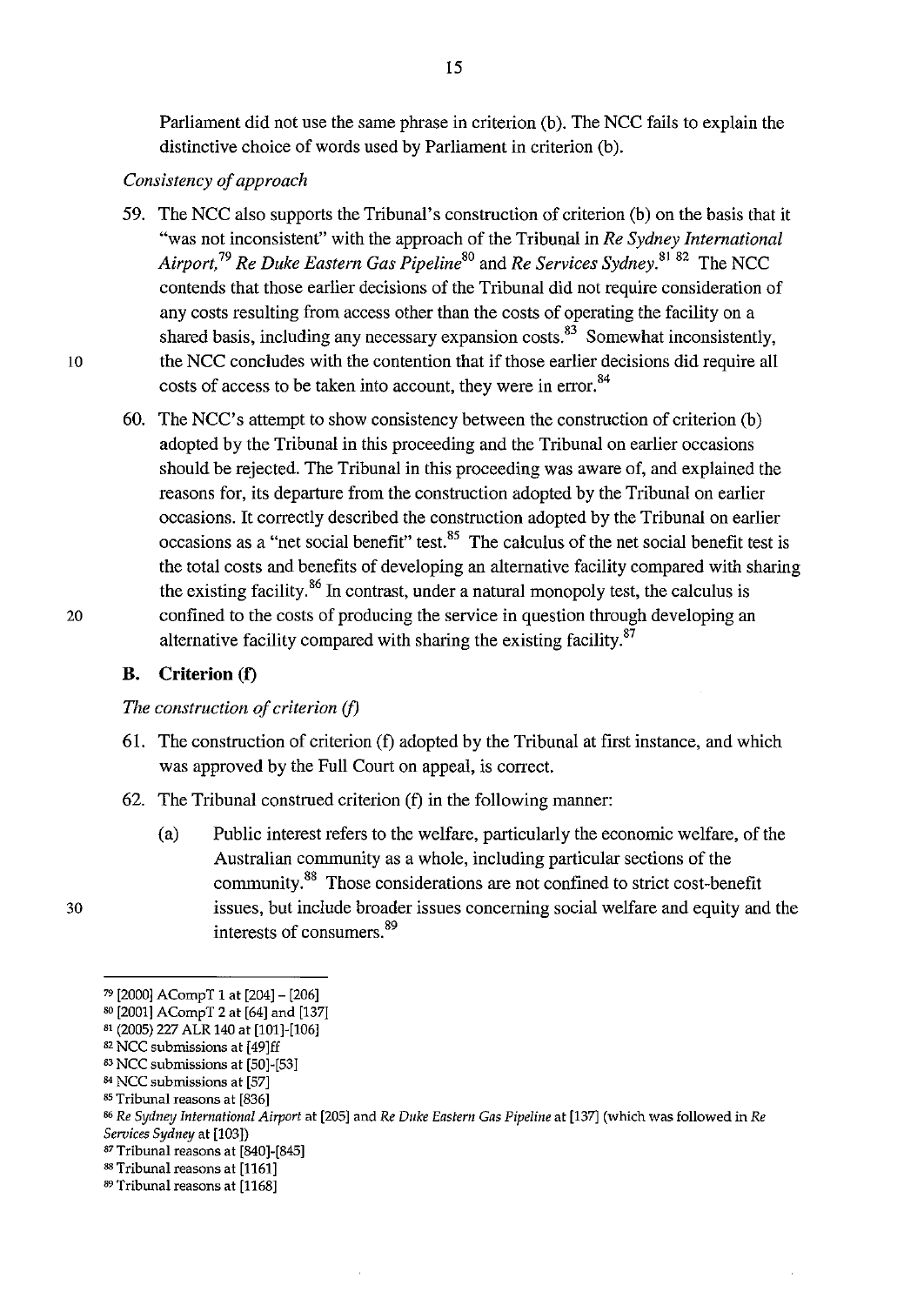- (b) Criterion (f) should not be used to call into question the results obtained by the application of the earlier criteria. It is concerned with other considerations, not caught by earlier criteria, which bear upon the public interest. The satisfaction of criteria (a) and (b) indicates that benefits will occur from access and those benefits must be taken into account under criterion  $(f)$ .<sup>90</sup>
- (c) It is relevant to consider consequences that are likely to arise as a result of access, giving them a weight that pays regard to their degree of likelihood.<sup>91</sup>
- 63. The Full Court rejected Fortescue's argument on appeal that the Tribunal's approach to the construction of criterion (f) involved legal error. The Full Court's reasoning 10 included the following elements:
	- (a) It is relevant to consider under criterion (f) all costs that are likely to arise as a result of access, particularly where those costs have not been considered under criterion  $(b)$ .  $92$
	- (b) There is no reason to restrict or read down the scope of the criteria in subsection 44H(4) merely because the ACCC is entitled to consider the same or similar matters in deciding whether to make a determination concerning access. Such an approach would radically reduce the power and responsibility of the Minister to reject applications for declaration which appear to the Minister to be contrary to the public interest.<sup>93</sup>
- 20 64. The expression "public interest" is of the widest import<sup>94</sup> and is without a fixed and precise content.<sup>95</sup> It typically imports a discretionary value judgment to be made by reference to undefined factual matters confined only by the subject matter, scope and purpose of the statutory provisions.<sup>96</sup>
	- 65. The construction of "public interest" adopted by the Tribunal and the Full Court is consistent with the overall object of the Act, to enhance the welfare of Australians. This construction is also consistent with previous Tribunal decisions. In *Re Services Sydney Pty Ltd,* the Tribunal said that criterion (f) *"enables the consideration of the overall costs and benefits likely to result from declaration and the consideration of other public interest issues which do not fall within criterion*  $(a) - (e)^{97}$ *. It is also* consistent with the Tribunal's construction of the "public benefit" test for

<sup>90</sup> Tribunal reasons at [1162]

<sup>91</sup>Tribunal reasons at [1172]

<sup>92</sup> Full Court reasons at [108]

<sup>93</sup> Full Court's reasons at [111], [115] and [116]

<sup>94</sup>R *v Trade Practices Tribunal; ex parte Tasmanian Breweries Pty Ltd* (1970) 123 CLR 361 at 376 per Kitto J and at 400 per Windeyer J

<sup>9</sup>S *Osland v Secretan;, Department of Justice* (2008) 234 CLR 275 at [57] per Gleeson CJ, Gummow, Heydon and Kiefel J and at [110] per Kirby J

<sup>96</sup>*O'Sullivan v Farrer* (1989) 168 CLR 210 at 216 per Mason CJ, Brennan, Dawson and Gaudronjj; *Osland v Secretan;, Department of Justice* (2008) 234 CLR 275 at [137]- [138] per Kirby); *ICM Agriculture v The Commonwealth*  (2009) 240 CLR 140 at [20] per French CJ, Gummow and Crennan Jj; *Osland v Secretan;, Department of Justice* (2010) 241 CLR 320 at [13] per French CJ, Gummow and Bell JJ

<sup>97 (2005) 227</sup> ALR 140 at [192]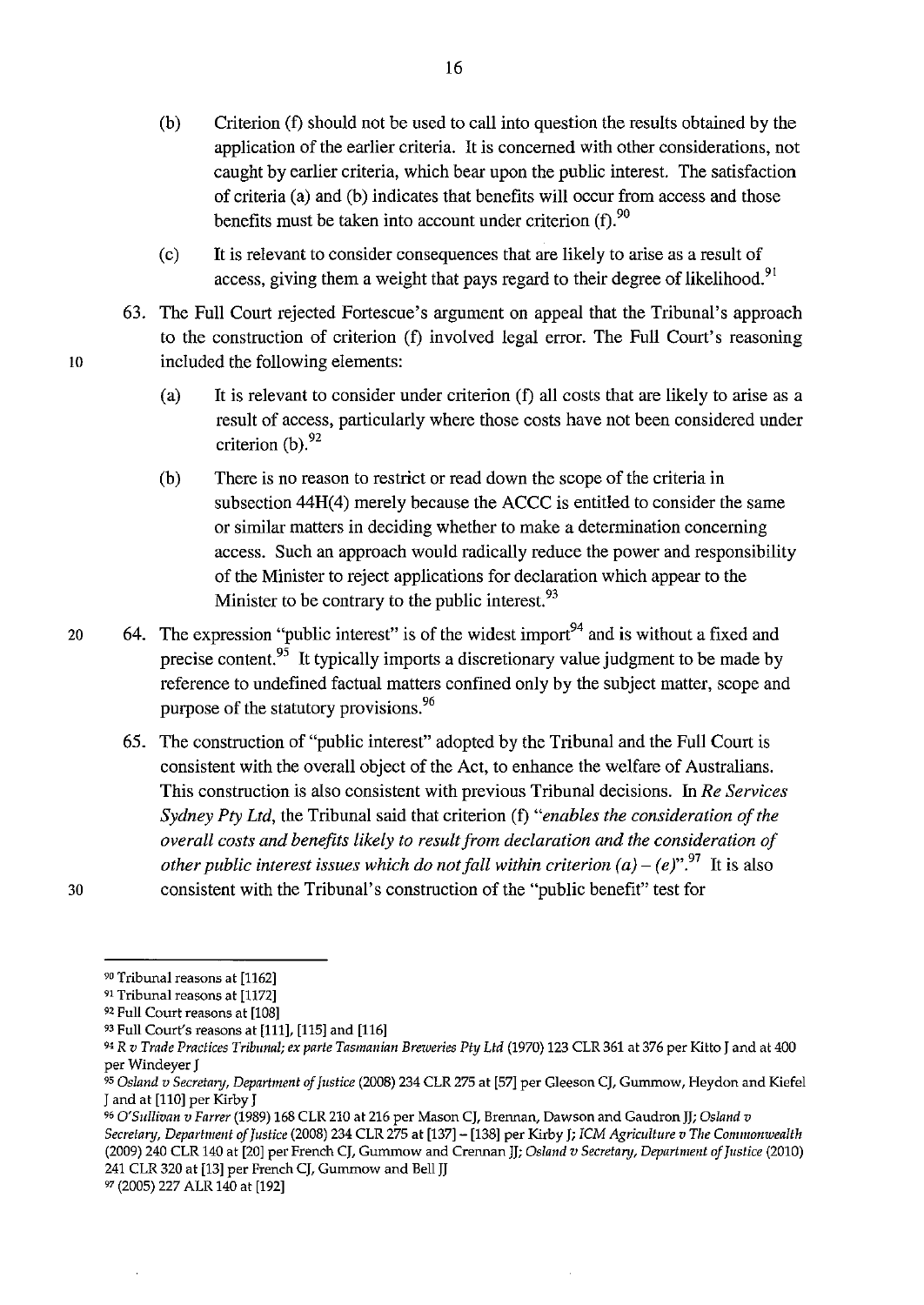authorisation of conduct that would otherwise be in contravention of Part N of the Act.9s

## *Relationship between criterion* (f) *and criteria (a) to (e)*

- 66. Fortescue's first contention, that the construction of the Tribunal and the Full Court renders criteria (a) to (e) largely redundant.<sup>99</sup> is without foundation.
- 67. The Tribunal accepted that criterion (f) should not be used to call into question the results obtained by the application of the earlier criteria. 100 The Tribunal considered whether the costs that were likely to be imposed on Rio and the public by access led to the conclusion that access would be contrary to the public interest. The Tribunal 10 had not taken such costs into account when considering any other criteria in subsection  $44H(4)$  (the Tribunal formed the view that such costs were not relevant to criterion (b)).

#### *The two stage process under Part* IliA

- 68. Fortescue's second contention, that the approach of the Tribunal and the Full Court is not a necessary or logical requirement of the staged scheme of Part IIIA, <sup>101</sup> does not demonstrate error in the Full Court's construction of criterion (f).
- 69. Underlying Fortescue's argument appears to be a view that less power or discretion ought to be afforded the Minister at the declaration (first) stage and greater power and discretion ought to be afforded the ACCC at the arbitration (second) stage. That view 20 was rightly rejected by the Full Court.<sup>102</sup> There is nothing in the text, structure or object of the Act that supports diminishing the responsibility of the Minister to make a decision whether or not to declare a service.
	- 70. The premise underlying Fortescue's argument is that the role of the Minister under section 44H and the role of the ACCC under section 44X are the same and that duplication could not have been intended by Parliament. That premise is incorrect. The purpose of the Minister's power is to determine whether the particular service (and facility) in question should be subjected to the regulated access regime under Part IliA (with the result that any person may apply for access). The purpose of the ACCC's power is to arbitrate a specific dispute between the access provider and a particular access seeker concerning access pursuant to the regulated access regime. The focus of the ACCC's role therefore differs from the Minister's role.
	- 71. Criterion (f) is concerned with the effect of access on the welfare of Australians; it is not directly concerned with the question of who will bear the costs caused by access as between a specific access seeker and the access provider. A decision by the ACCC

<sup>&</sup>quot;In *QCMA* (1976) 8 ALR 481 at 510, the Tribunal stated that the "public benefit" included *"anything of value to the community generally, any contribution to the aims pursued by the society including as one of its principal elements (in the context of trade practices legislation) the achievement of the economic goals of efficiency and progress".* In *Re 7-11 Stores Pty Ltd* (1994) ATPR 41-357 at 42,677, the Tribunal expanded the definition of "public benefit" and stated *"Plainly the assessment of efficiency and progress must be from the perspective of society as a whole: the best use of society's resources".*  <sup>99</sup>**Fortescue submissions at [57]** 

<sup>100</sup> Tribunal reasons at [1162]

**<sup>101</sup>Fortescue submissions at [58]** 

<sup>102</sup> Full Court reasons at [111]-[116]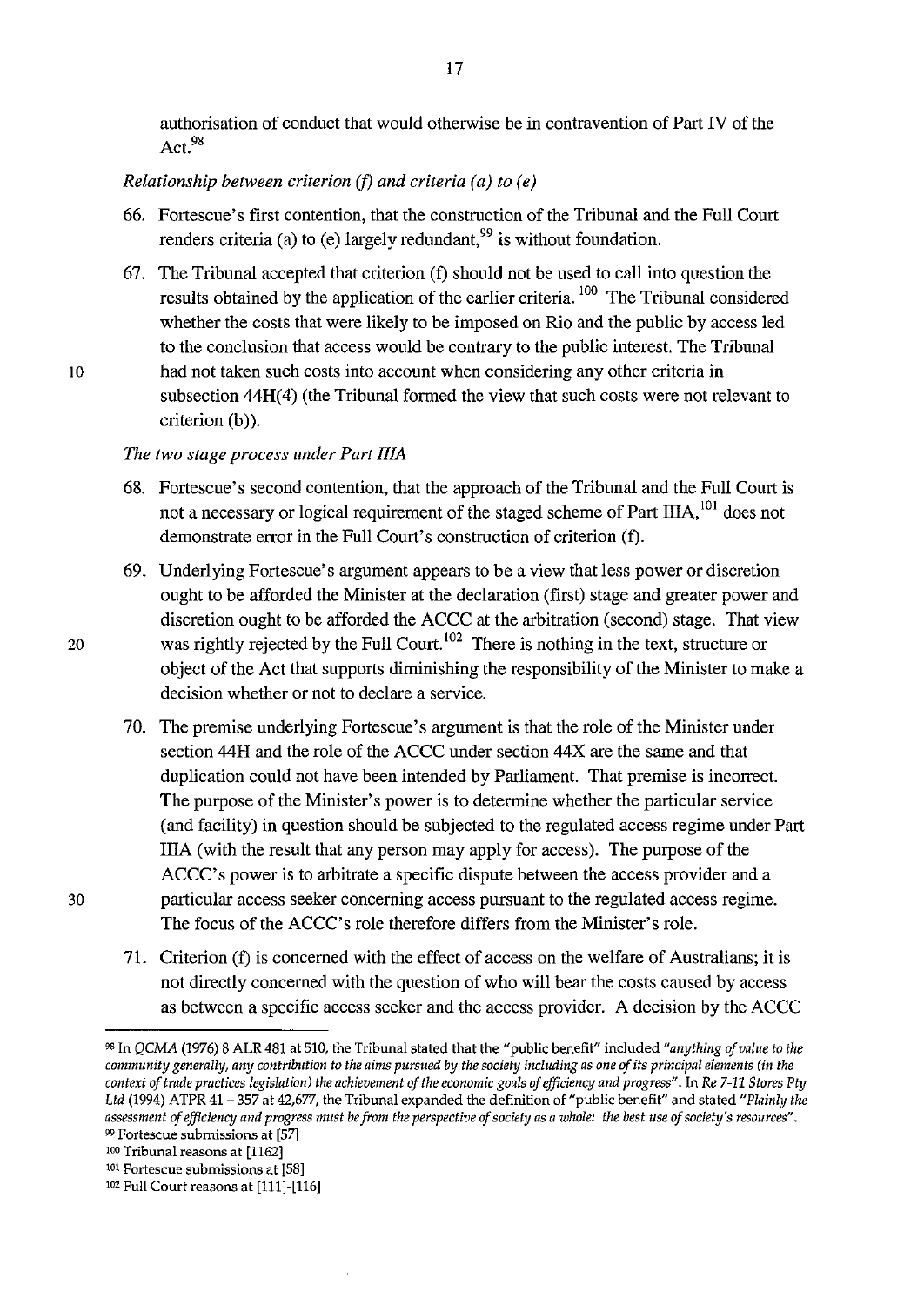under Division 3 of Part IliA to require an access seeker to reimburse the access provider for the costs caused by access does not extinguish those costs. It merely transfers the incidence of the costs from the access provider to the access seeker. That transfer of costs is irrelevant to criterion (f). It is a threshold criterion that requires the Minister to be satisfied that access will not be contrary to the public interest: in other words, it requires the Minister to be satisfied that access will not be detrimental to the welfare of Australians. Under that criterion, it is permissible to undertake a costbenefit analysis of the likely effects of access. The analysis is undertaken from society's perspective, not from the perspective of the access provider.

10 *The language of criterion* (f)

- 72. Fortescue's third contention, that the approach of the Full Court is inconsistent with the language of the criterion,  $103$  is incorrect.
- 73. Criterion (f) asks whether access to the service would be contrary to the public interest. As stated by the Full Court in *Sydney Airport Corporation,* the word "access" in subsection 44H(4) is used in its ordinary sense: a right or ability to use the service. 104 Neither the Full Court nor the Tribunal substituted the word **"declaration" for "access". <sup>105</sup>**
- 74. Fortescue criticises the counterfactual analysis undertaken by the Tribunal.<sup>106</sup> That analysis conforms with the statutory language. A number of the criteria in subsection 20 44H(4) use the future conditional tense *(would* promote a material increase in competition, *would* be uneconomical and *would* not be contrary to the public interest). The use of that tense necessarily requires the decision maker to make a judgment or assessment about matters in the future and, in the case of criteria (a) and (f), on the assumption that access to the service is granted. The earlier decision of the Full Court of the Federal Court in *Sydney Airport Corporation Ltd v ACT*<sup>107</sup> is not to the contrary. The enquiry is not directed to comparing the future *"with and without declaration",* 108 but may require a comparison of the relevant circumstances referred to in criteria (a) and (f) with and without  $access$ . <sup>109</sup>
- 75. Fortescue also criticises the Tribunal's reference to the fact that assessing future 30 events requires some speculation.<sup>110</sup> The criticism takes the Tribunal's statement out of context. The approach to criterion (f) adopted by the Tribunal involved no more than making an assessment of future matters.<sup>111</sup> That approach was correctly approved by the Full Court. <sup>112</sup>

**<sup>103</sup> Fortescue submissions at [59]** 

<sup>104 (2006) 155</sup> FCR 124 at [81]- [83]

**lOS cf Fortescue submissions at [57]** 

**<sup>106</sup> Fortescue submissions at [59]** 

<sup>1</sup>o7 (2006) 155 FCR 124

<sup>1</sup>os Ibid at [86]

<sup>109</sup> Ibid at [83]

<sup>&</sup>lt;sup>110</sup> Fortescue submissions at [60]

<sup>111</sup>Tribunal reasons at [1172]

**<sup>112</sup> Full Court reasons at [117]**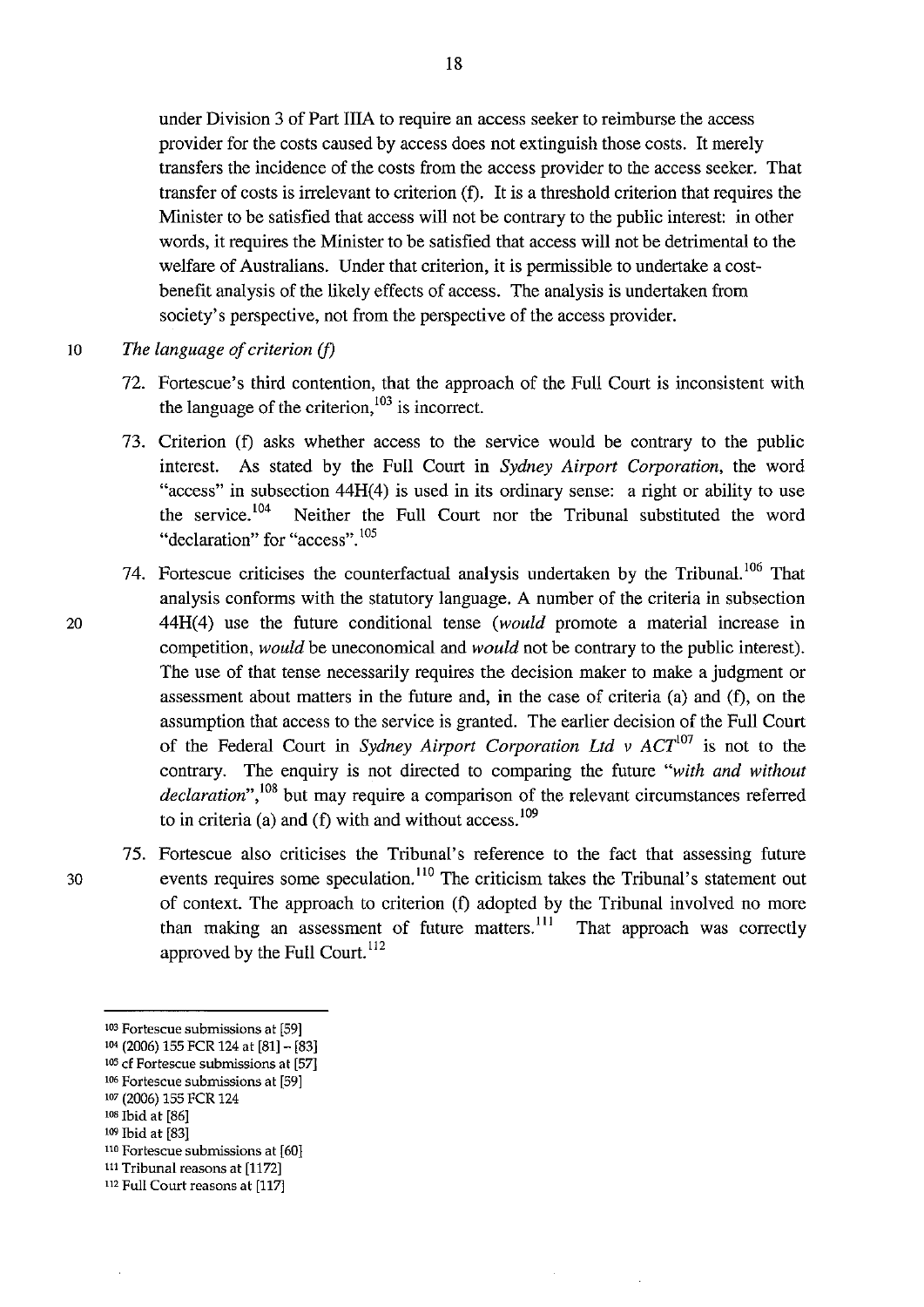76. Fortescue seeks to impose a limitation on the meaning of the word "access" in criterion (f), but fails to articulate what that limitation is or why, as a matter of construction, the plain meaning of criterion (f) should be read down by such a limitation. It may be accepted, as pointed out by Fortescue, that the ACCC is given broad powers with respect to the determination of the terms of access at the second stage, including the power to decide that access will not be required.<sup>113</sup> However, for the reasons given by the Full Court, that does not provide a basis for reading down the power given to the Minister at the first stage. 114 Further, Fortescue's focus on the fact that access may not be ordered by the ACCC following declaration reveals the error in 10 Fortescue's reasoning. To assess criterion (f), it is necessary to consider what the effects of access would be; it would be irrelevant to consider the fact that no access may ultimately be ordered following declaration. Such an approach would involve substituting the word "declaration" for "access".

#### *Complexity of analysis*

- 77. Fortescue contends that the approach adopted by the Tribunal and the Full Court to criterion (f) requires the NCC and the Minister in every case to undertake a complex analysis in order to attempt to predict the likely outcome of any negotiation or subsequent arbitration.<sup>115</sup>
- 78. No such enquiry is necessitated by criterion (f). Criterion (f) is stated in a negative 20 form. If in a given case the Minister is satisfied in respect of all criteria other than (f), the Minister would be entitled to form the view that he or she was satisfied in respect of criterion (f) unless material is presented to the Minister demonstrating that access would be contrary to the public interest.
- 79. If material is presented to the Minister demonstrating that access would be contrary to the public interest, the Minister would be required to consider it. The Minister could not disregard such material for the reason that Part IliA places time limits on the declaration process.<sup>116</sup> If the Minister does not make a decision within the time prescribed by subsection 44H(9), the Minister is taken to have decided not to declare the service. It can be inferred that Parliament intended that if the Minister was unable 30 to reach the requisite level of satisfaction in respect of the declaration criteria within the time limit stipulated in s44H, the service should not be declared.

#### **C. Discretion**

80. In respect of the Minister's discretion whether to declare a service under section 44H, the Tribunal followed what had been correctly said by the Full Court of the Federal Court in *Sydney Airport Corporation Ltd v ACT.* <sup>117</sup>

**<sup>113</sup> Fortescue submissions at [62]** 

<sup>114</sup> Full Court reasons at [111]-[116]

**us Fortescue submissions at [63] 116 cf Fortescue submissions at [75]** 

<sup>117</sup> Tribunal reasons at [1163]